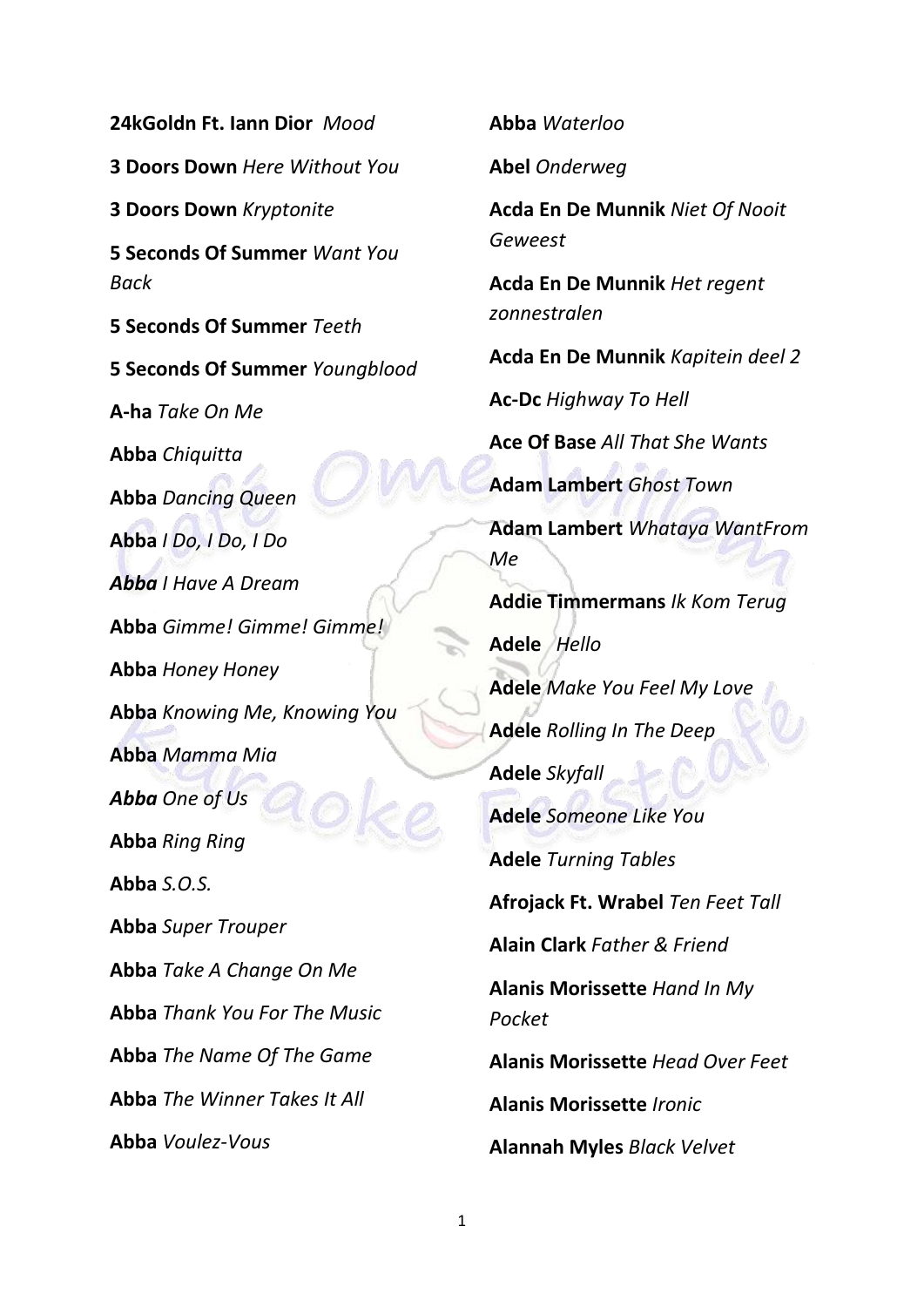**Albert West** *Amarillo* **Alesha Dixon** *The Boy Does Nothing* **Alesso Ft. Tove Lo** *Heroes* **Alex** *Een Bossie Rooie Rozen* **Alicia Keys** *Empire State Of Mind* **Alicia Keys** *Fallin'* **Alicia Keys** *Girl On Fire Alicia Keys Underdog* **Alvaro Soler** *Sofia* **Alvaro Soler** *Volar* **American Authors** *Best Day Of My Life* **Amii Stewart** *Knock On Wood* **Amy Winehouse** *Back To Black* **Amy Winehouse** *Rehab* **Amy Winehouse** *Valerie* **Anastacia** *I'm Outta Love* **Andre Hazes** *Bedankt Mijn Vriend* **Andre Hazes** *Blijf Bij Mij (Allermooiste Uren)* **Andre Hazes** *Bloed, Zweet En Tranen* **Andre Hazes** *Buona Sera / Oh Marie* **Andre Hazes** *De Vlieger* **Andre Hazes** *Diep In Mijn Hart* **Andre Hazes** *Donker Om Je Heen*

**Andre Hazes** *Een Vriend* **Andre Hazes** *Eenzame Kerst* **Andre Hazes** *Geef Me Je Angst* **Andre Hazes** *Het Is Koud Zonder Jou* **Andre Hazes** *Het Laatste Rondje* **Andre Hazes** *Ik Leef Mijn Eigen Leven* **Andre Hazes** *Ik Meen 'T* **Andre Hazes** *Kleine Jongen* **Andre Hazes** *La Mamma* **Andre Hazes** *T Rode Licht* **Andre Hazes** *Uit Mijn Bol* **Andre Hazes** *Voor Mij Geen Slingers Aan De Wand* **Andre Hazes** *Waarom* **Andre Hazes** *Wat Is Dan Liefde* **Andre Hazes** *Wij Houden Van Oranje* **Andre Hazes** *Zeg Maar Niets Meer* **Andre Hazes** *Zij Gelooft In Mij* **Andre Hazes** *Op De Schoorsteen Staat Een Foto Andre Hazes Zomer (in mijn bol)* **Andre Hazes & Paul De Leeuw**  *Droomland*

**Andre Hazes** *Een Beetje Verliefd*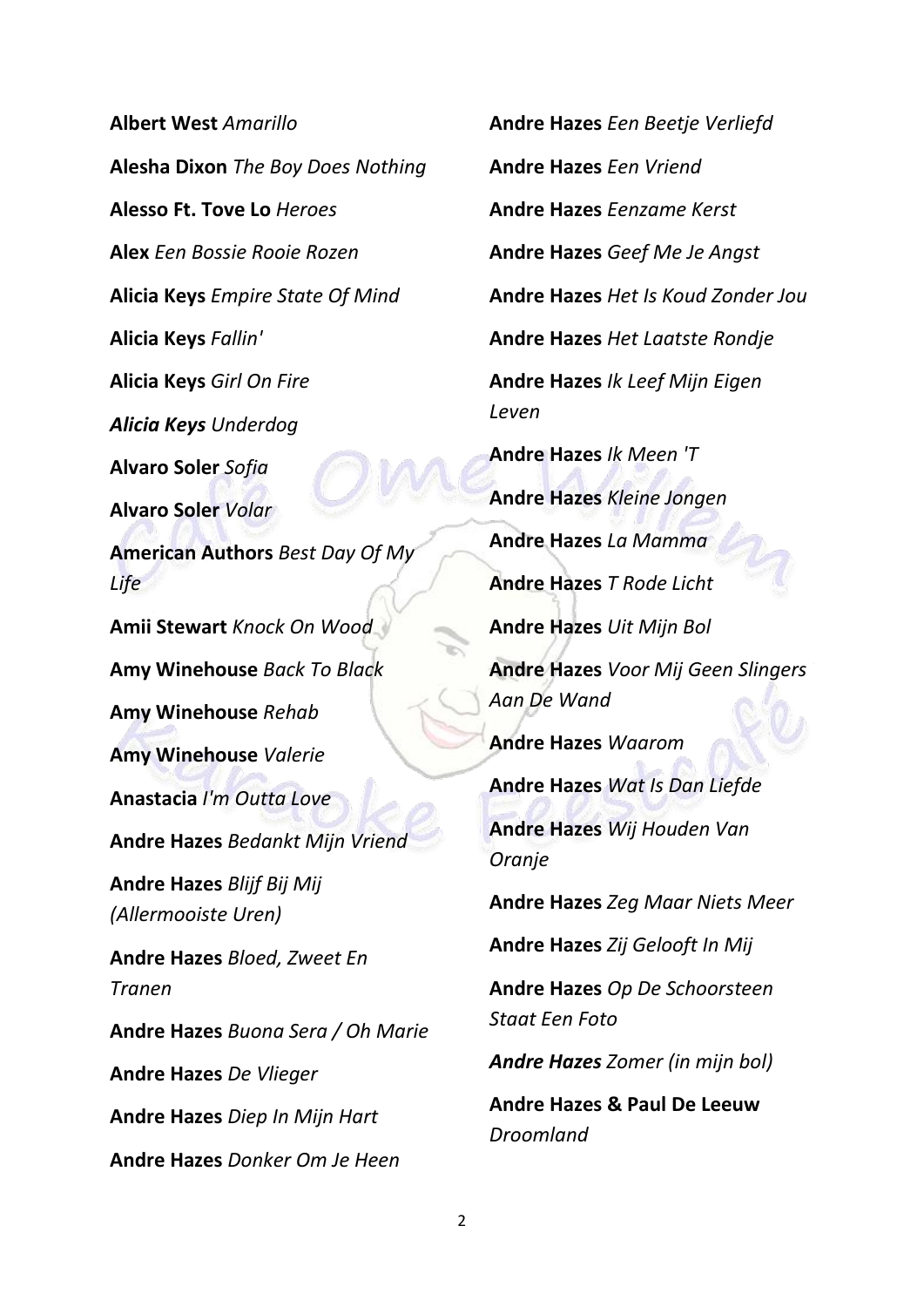**Andre Hazes Jr.** *Ik Haal Alles Uit Het Leven*

**Andre Hazes Jr.** *Later Komt De Spijt*

**Andre Hazes Jr.** *Leef*

**Andre Hazes Jr.** *Wat Is De Waarheid*

**Andre Hazes Jr.** *Niet Voor Lief*

**Andre Hazes Jr.** *Wie Kan Mij Vertellen*

**Andre Van Den Heuvel & Leen Jongwaard** *Op Een Mooie Pinksterdag*

**Andre Van Duin** *Als De Zon Schijnt*

**Andre Van Duin** *Er Staat Een Paard In De Gang*

**Andre Van Duin** *Pizza Lied (Effe Wachte...)*

**Andy Williams** *It's The Most Wondefull Time Of The Year*

**Anita Meyer** *Why Tell Me Why*

**Anitta** *Girl From Rio*

**Anna Kendrick** *Cups (Pitch Perfect's When I'm Gone)*

**Anneke Grönloh** *Brandend Zand*

**Anouk** *Birds*

**Anouk** *Girl*

**Anouk** *Lost*

**Anouk** *Michel*

**Anouk** *Nobody's Wife*

**Anouk** *R U Kidding Me*

**Aqua** *Barbie girl*

**Aretha Franklin** *A Natural Woman (You Make Me Feel Like)*

**Aretha Franklin** *Respect*

**Aretha Franklin** *Think*

**Ariana Grande** *Breathin*

**Ariana Grande** *Focus*

**Ariana Grande** *One Last Time*

**Ariana Grande** *Positions*

**Ariana Grande** *Santa Tell Me*

**Ariana Grande Ft Iggy Azale** *Problem*

**Ariana Grande & Justin Bieber** *Stuck with U*

**Ariana Grande Ft. The Weeknd** *Love Me Harder*

**Ariana Grande Ft. Zedd** *Break Free*

**Arjon Oostrom ft. DJ Nelis** *Schudden*

**Armand** *Ben Ik Te Min*

**Armin Van Buuren Ft. Trevor Guthrie** *This Is What It Feels Like*

**Arne Jansen** *Meisjes Met Rode Haren*

*Art Garfunkel Bright Eyes*

**Astrid Neigh** *Ik Doe Wat Ik Doe*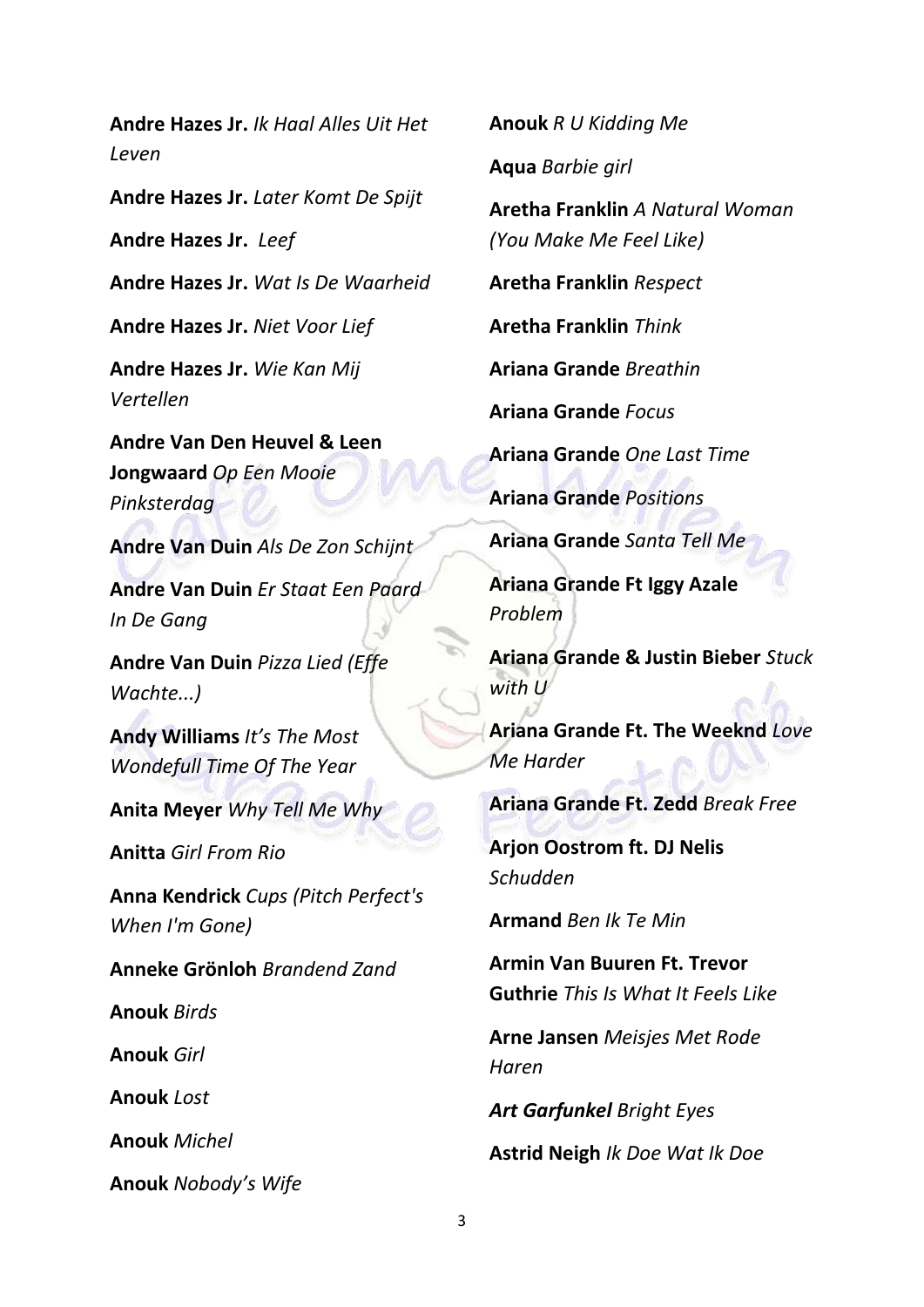**Atomic Kitten** *The Tide Is High* **Atomic Kitten** *Whole Again* **Ava Max** *Everytime I Cry* **Ava Max** *Kings & Queens* **Ava Max** *Salt* **Ava Max** *Sweet But Psycho* **Ava Max** *Who's Laughing Now* **Avicii Ft. Aloe Blacc** *Wake Me Up* **Avicii Vs. Nicky Romero** *I Could Be The One* **Avril Lavigne** *Complicated* **Avril Lavigne** *Sk8er Boy* **B.O.B. Ft. Bruno Mars** *Nothin' On You* **Backstreet Boys** *As Long As You Love Me* **Backstreet Boys** *Everybody* **Backstreet Boys** *I Want It That Way* **Backstreet Boys** *Quit Playing Games (With My Heart)* **Bananarama** *Venus* **Band Aid** *Do They Know It's Christmas* **Bangles** *Eternal Flame* **Bangles** *Manic Monday* **Bangles** *Walk Like An Egyptian* **Banners** *Someone To One*

**Barry Manilow** *Copacabana* **Barry Manilow** *Mandy* **Barry White** *I'm Gonne Love You* **Barry White** *Never Never Gonna Give You Up* **Barry White** *You're The First, The Last* **Baseballs** *Umbrella* **Bastille** *Pompeii* **Beatles** *Can't Buy Me Love* **Beatles** *Hey Jude* **Beatles** *Let It Be* **Beatles** *Michelle* **Beatles** *Twist And Shout* **Beatles** *Yesterday* **Becky Hill & David Guetta** *Remember* **Bee Gees** *How Deep Is Your Love* **Bee Gees** *Night Fever* **Belinda Carlisle** *Heaven Is A Place On Earth* **Bellamy Brothers** *Let Your Love Flow* **Ben Cramer** *De Clown* **Benny Neyman** *Een Vrijgezel*

**Barry Manilow** *Can't Smile Without* 

*You*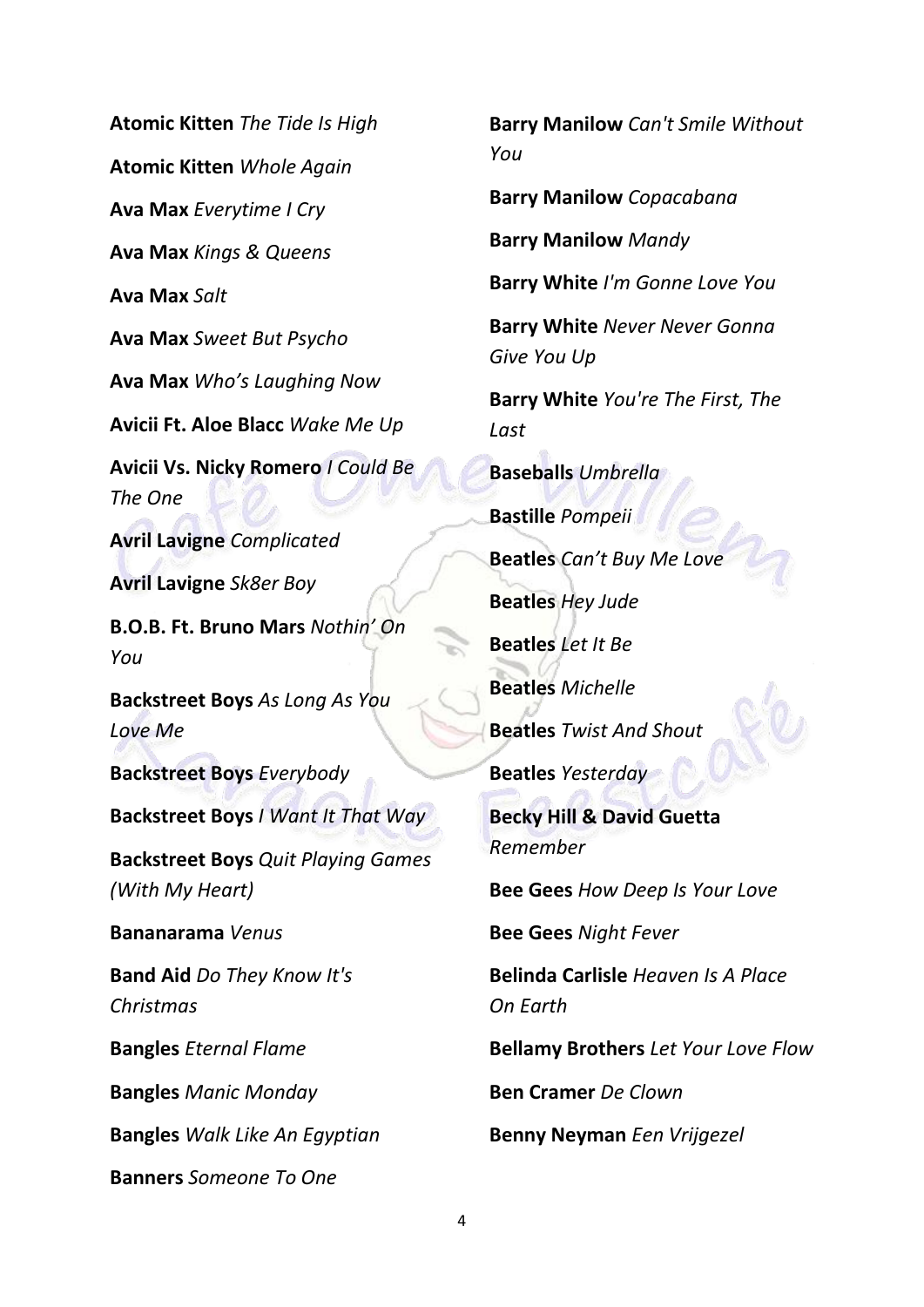**Benny Neyman** *Waarom Fluister Ik Jouw Naam Nog* **Berlin Ft. Terry Nunn** *Take My Breath Away* **Bette Midler** *The Rose* **Beyonce** *Best Thing I Never Had* **Beyonce** *Halo* **Beyonce** *Irreplaceable* **Beyonce** *Listen* **Beyonce** *Love On Top* **Beyonce** *Naughty Girl* **Beyonce** *Run The World (girls)* **Beyonce** *Single Ladies* **Beyonce** *Sorry* **Beyonce Ft. Jay-Z** *Deja Vu* **Bill Medley & Jennifer Warnes** *I've Had The Time Of My Life* **Billie Eilish** *Bad Guy* **Billie Eilish** *Come Out And Play* **Billie Eilish** *Everything I Wanted* **Billie Eilish** *Therefore I Am* **Bill Withers** *Ain't No Sunshine* **Billy Joel** *Piano Man* **Billy Joel** *Uptown Girl* **Billy Ocean** *Love Really Hurts Without You*

**Billy Ray Cyrus** *Achy Breaky Heart* **Bing Crosby** *White Christmas* **Birdy** *Skinny Love* **Black Eyed Peas** *I Gotta Feeling* **Black Eyed Peas** *Meet Me Halfway* **Black Eyed Peas** *Shut Up* **Black Eyed Peas** *Where is the love* **Blink 182** *All The Small Things* **Bloem** *Even Aan Mijn Moeder Vragen* **BLØF** *Alles Is Liefde* **BLØF** *Harder Dan Ik Hebben Kan* **BLØF** *Hier* **BLØF** *Liefs Uit Londen* **BLØF** *Wat Zou Je Doen?* **BLØF** *Zoutelande* **BLØF & Nielson** *Mannenharten* **Blondie** *Denis* **Blues Brothers** *Everybody Needs Somebody To Love* **Bob De Bouwer** *Bob De Bouwer* **Bobby Darin** *Beyond The Sea* **Bobby Mcferrin** *Don't Worry Be Happy* **Bobby Prins** *Ik Zit In Een Cafeetje*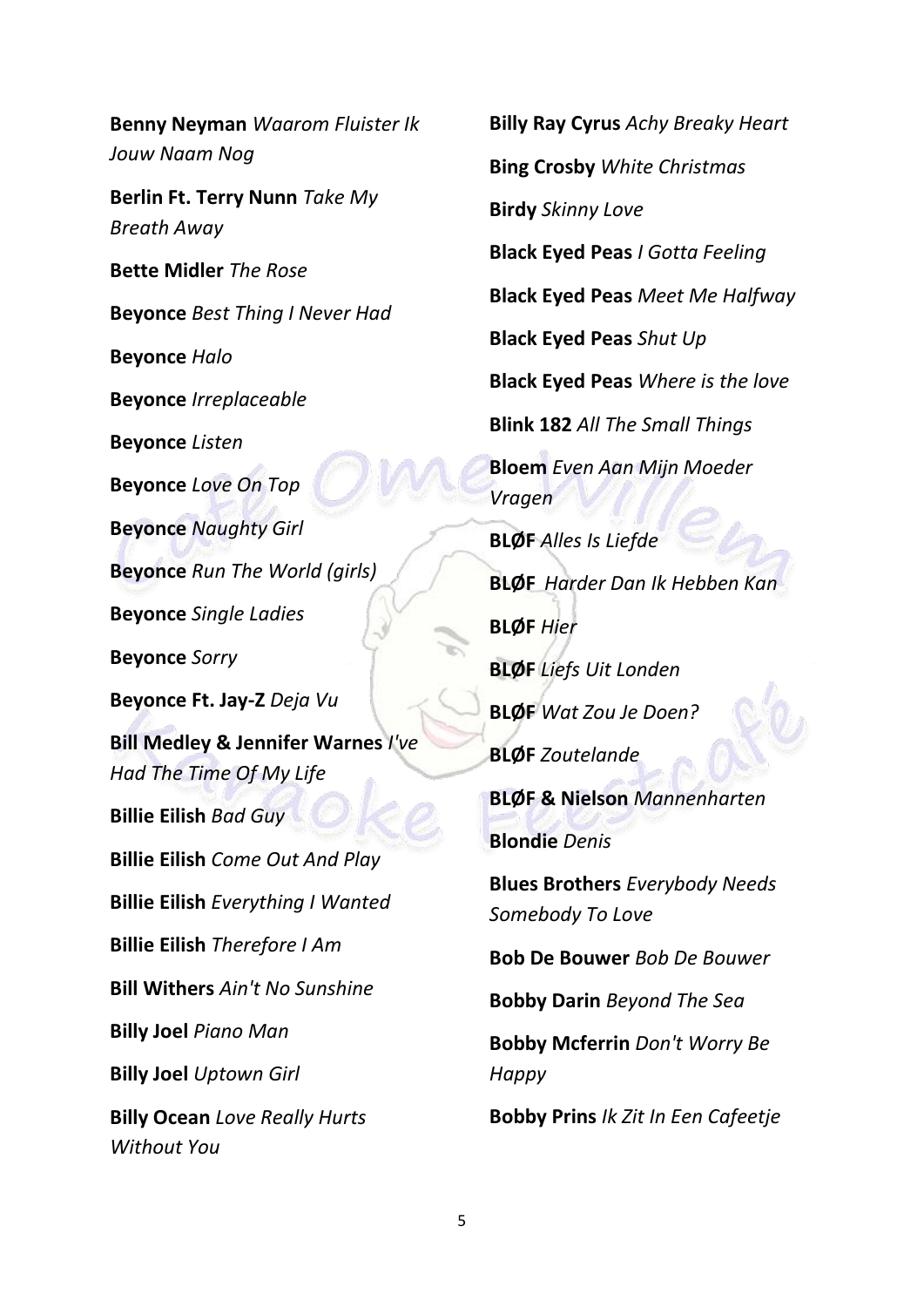**Bolle Jan & Mien** *Kleine Blonde Mariandel* **Bon Jovi** *You Give Love A Bad Name* **Bon Jovi** *It's My Live* **Bon Jovi** *Living On A Prayer* **Boney M** *Daddy Cool* **Boney M** *Ma Baker* **Boney M** *Rivers Of Babylon* **Bonnie St. Claire** *Bonnie Kom Je Buiten Spelen* **Bonnie St. Claire** *Dokter Bernhard* **Bonnie Tyler** *Total Eclipse Of The Heart* **Boswachters** *Bananenlied* **Boudewijn De Groot** *Avond (Ik Geloof)* **Boudewijn De Groot** *Het Land Van Maas En Waal* **Boyzone** *Love Me For A Reason* **Boyzone** *No Matter What* **Brenda Lee** *Rockin' Around The Christmas Tree* **Britney Spears** *Baby One More Time* **Britney Spears** *Don't Let Me Be The Last To Know* **Britney Spears** *I Love Rock 'N' Roll* **Britney Spears** *I'm A Slave For U*

**Britney Spears** *I Wanna Go* **Britney Spears** *Oops!...I Did It Again* **Britney Spears** *Stronger* **Britney Spears** *Sometimes Britney Spears Toxic* **Britney Spears** *You Drive Me Crazy* **Bro'sis** *I Believe* **Brotherhood Of Man** *Save Your Kisses For Me* **Bruce Springsteen** *Born in USA* **Bruno Mars** *24K Magic* **Bruno Mars** *Gorilla* **Bruno Mars** *Grenade* **Bruno Mars** *Just The Way You Are* **Bruno Mars** *Locked Out Of Heaven* **Bruno Mars** *Marry You* **Bruno Mars** *The Lazy Song* **Bruno Mars** *Treasure* **Bruno Mars** *When I Was Your Man* **Bruno Mars ft Cardi B** *Finesse* **Bryan Adams** *(Everything I Do) I Do It For You* **Bryan Adams** *Summer Of '69* **BZN** *Mon Amour* **Calling** *Wherever You Will Go* **Calvin Harris** *Summer*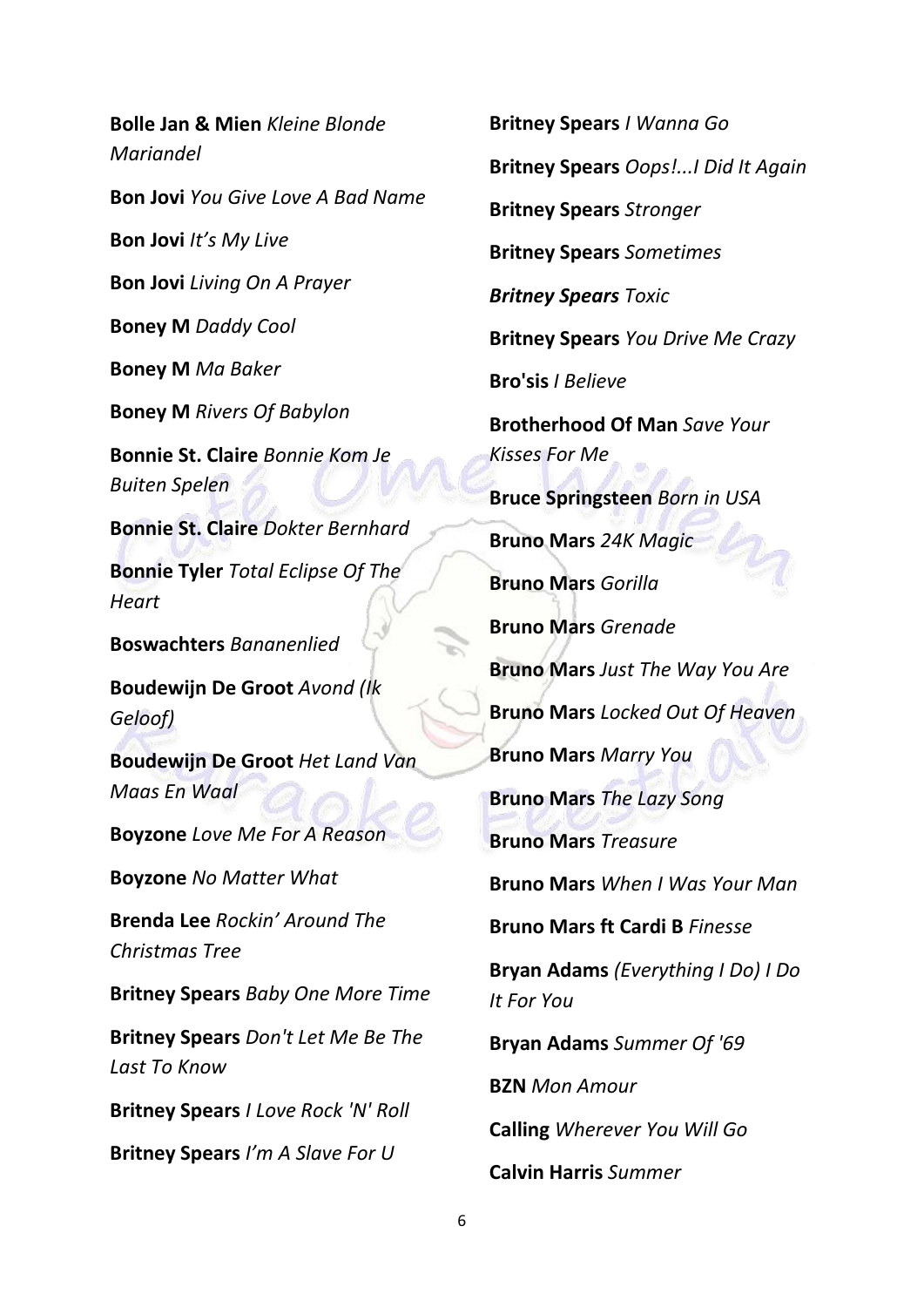**Calvin Harris Ft. Disciples** *How Deep Is Your Love*

**Calvin Harris Ft. Ellie Goulding**  *Outside*

**Calvin Harris Ft. John Newman**  *Blame*

**Calvin Harris Ft. Sam Smith**  *Promises*

**Cameo** *Word Up*

**Camila Cabello** *Don't Go Yet*

**Camila Cabello Ft. Young Thug** *Havana*

**Candi Staton** *Young Hearts Run Free* **Carl Douglas** *Kung Fu Fighting* **Carly Rae Jepsen** *Call Me Maybe* **Carly Rae Jepsen** *I Really Like You* **Carole King** *You've Got A Friend* **Carpenters** *Top Of The World* **Carry Tefsen** *Wordt Nooit Verliefd* **Cascada** *Everytime We Touch* **Cat Stevens** *Wild World* **Cats** *One Way Wind* **Cats** *Save The Last Dance* **Caught In The Act** *Baby Come Back* **CeCe Preston** *Finally* **Celine Dion** *All By Myself*

**Celine Dion** *It's All Coming Back To Me Now* **Celine Dion** *My Heart Will Go On* **Celine Dion** *That's The Way It Is* **Chainsmokers** *#Selfie* **Chaka Khan** *I Feel For You* **Charlene** *Elke Zonnestraal Ben Jij* **Charlie Puth** *Attention* **Chef'Special** *Afraid Of The Dark* **Cher** *Believe* **Cher** *If I Could Turn Back Time* **Cher** *Strong Enough* **Cher** *The Shoop Shoop Song (It's In His Kiss)* **Chi Coltrane** *Go Like Elijah* **Chic** *Good Times* **Chic** *Le Freak* **Chris Rea** *Driving Home For Christmas* **Christina Aguilera** *This Christmas* **Christine And The Queens** *Christine* **Christoff** *Als Ik In Je Blauwe Ogen Kijk* **Chubby Checker** *Let's Twist Again* **City To City** *The Road Ahead* **Clash** *Should I Stay Or Should I Go*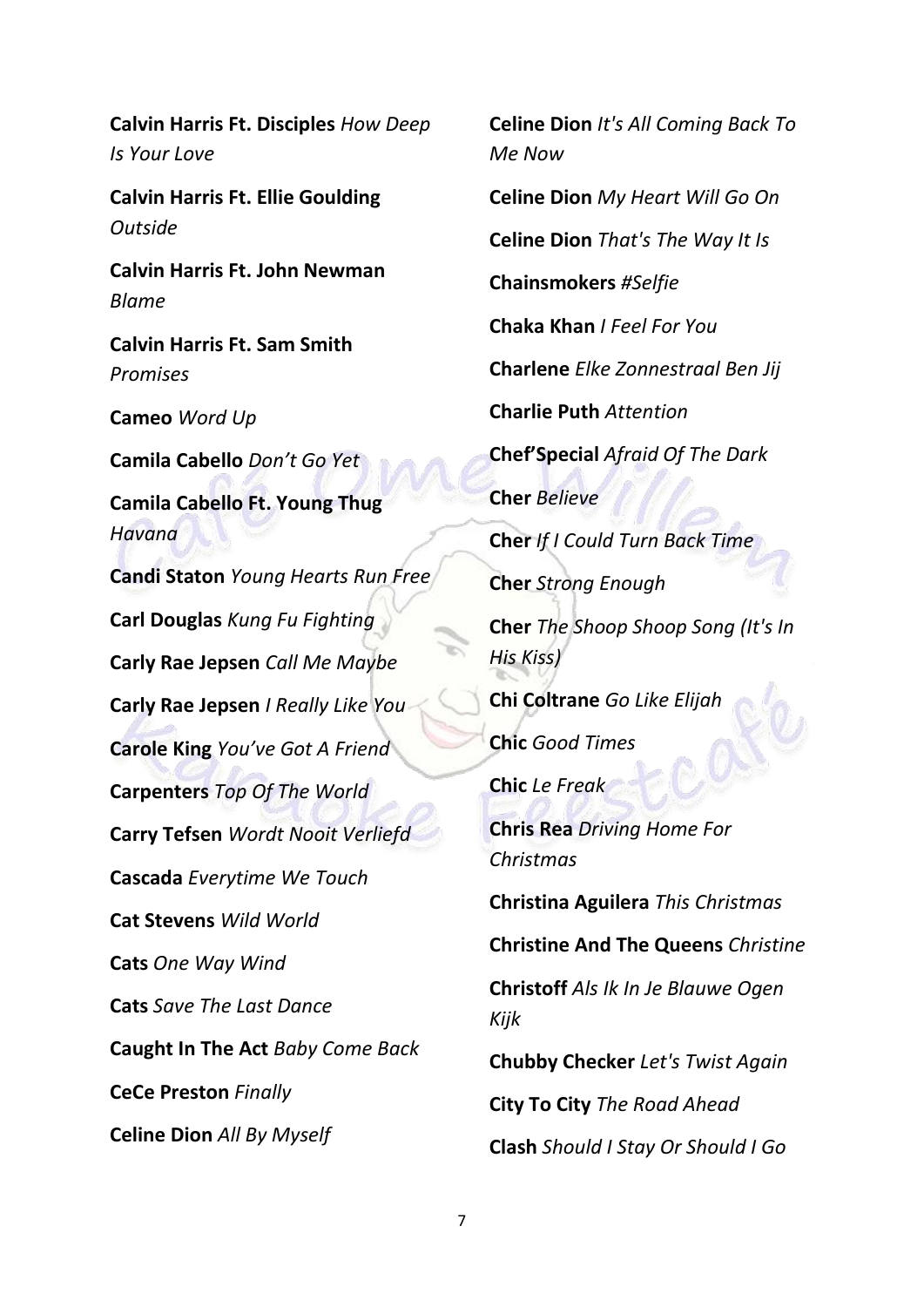**Claudia De Breij** *Mag Ik Dan Bij Jou* **Clean Bandit** *Rockabye* **Clean Bandit Ft. Demi Lovato** *Solo* **Clean Bandit Ft. Jess Glynne** *Rather Be* **Cliff Richard** *Living Doll* **Clouseau** *Daar Gaat Ze* **Clouseau** *Laat Me Nu Toch Niet Alleen* **Coldplay** *Adventure Of A Lifetime* **Coldplay** *Clocks* **Coldplay** *Everyday Life* **Coldplay** *Viva La Vida* **Coldplay Ft. Avicii** *A Sky Full Of Stars* **Color Me Badd** *I Wanna Sex You Up* **Commodores** *Nightshift* **Commodores** *Three Times A Lady* **Common Linnets** *Calm After The Storm* **Communards Ft. Jimmy Somerville**  *Never Can Say Goodbye* **Conny Vandenbos** *Roosje M'n Roosje* **Coolio** *Gangsta's Paradise* **Corry Konings** *Hoe Je Heette Dat Ben Ik Vergeten*

**Corry & De Rekels** *Huilen Is Voor Jou Te Laat*

**Corry Konings** *Ik Krijg 'n Heel Apart Gevoel...*

**Corry Konings** *Mooi Was Die Tijd*

**Craig David Ft. Sting** *Rise & Fall*

**Cranberries** *Ode To My Family*

**Cranberries** *Zombie*

**Culture Club** *Karma Chameleon*

**Cyndi Lauper** *Girls Just Want To Have Fun*

**D12** *My Band*

**Daddy Yankee** *Que Tire Pa Lante*

**Daft Punk Ft. Pharrell** *Get Lucky*

**Dan, Shay Ft. Justin Bieber** *10,000 hours*

**Dana International** *Diva*

**Danny De Munk** *Ik Voel Me Zo Verdomd Alleen*

**Danny De Munk** *Vrienden Voor Het Leven*

**Danny Nicolay** *De Geur Van Je Huid*

**Danny Vera** *Roller Coaster*

**Danny Vera ft The New Black And White** *Hold On To Let Go*

**David Bowie** *Let's Dance*

**David Bowie** *Space Oddity*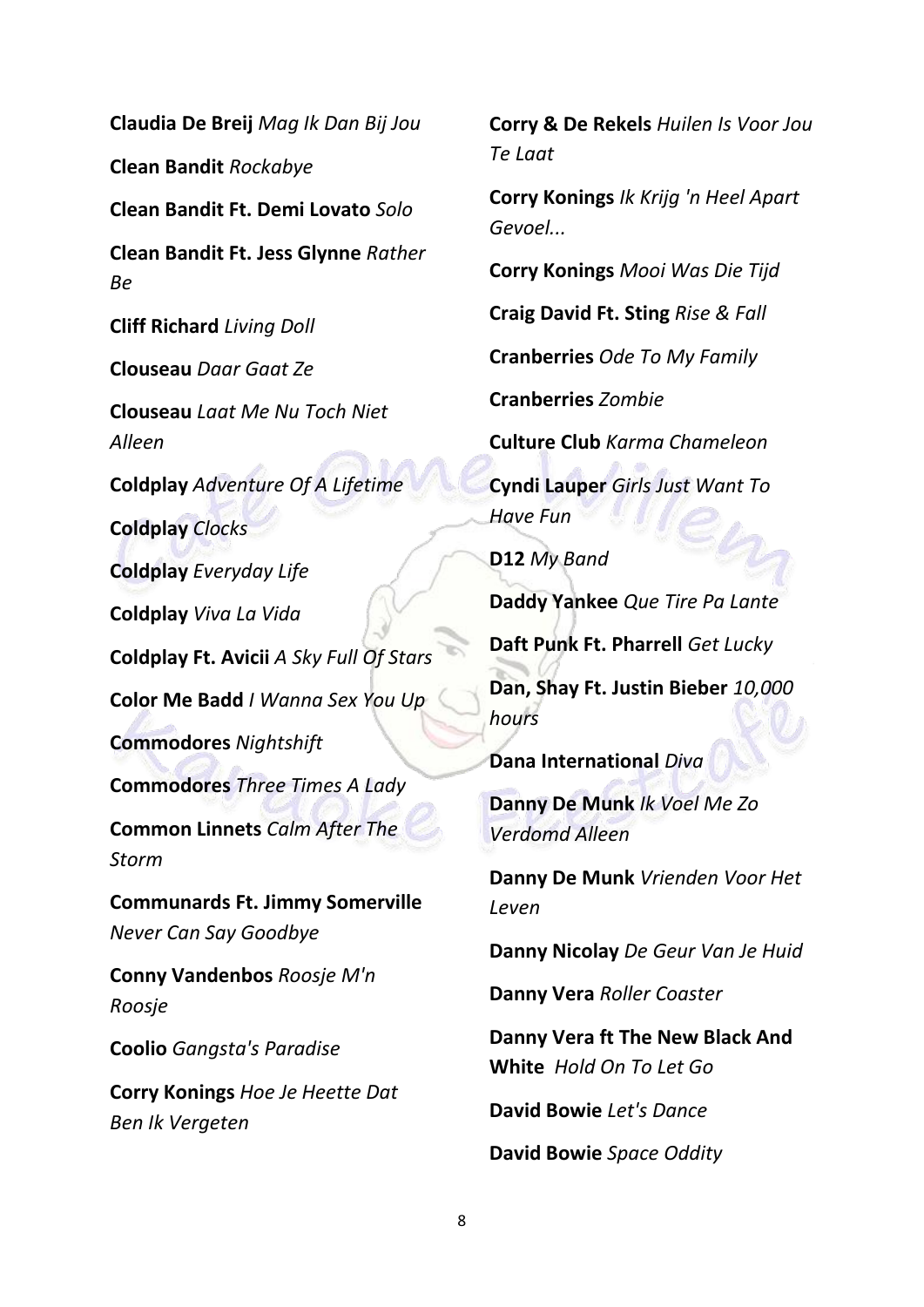**David Bowie & Mick Jagger** *Dancing In The Street*

**David Guetta Ft. Kelly Rowland**  *When Love Takes Over*

**David Guetta Ft. Rihanna** *Who's That Chick*

**David Guetta Ft. Sam Martin**  *Dangerous*

**David Guetta Ft. Sia** *Flames*

**David Guetta Ft. Usher** *Without You*

**David Guetta Ft. Zara Larsson** *This One's For You*

**David Hasselhoff** *Looking For Freedom*

**David Soul** *Don't Give Up On Us*

**Davina Michelle** *Duurt te lang*

**Davina Michelle** *Liar*

**Davina Michelle** *Sweet Water*

**Debarge** *Rhythm Of The Night*

**Denice Williams** *Let's Hear It For The Boy*

**Dennie Christian** *Rosamunde*

**Destiny's Child** *Bootylicious*

**Destiny's Child** *Say My Name*

**Destiny's Child** *Survivor*

**Dexy's Midnight Runners** *Come On Eileen*

**Di-Rect** *Soldier On*

**Diana Ross** *Chain Reaction*

**Diana Ross** *I'm Coming Out*

**Diana Ross** *The Boss*

**Diana Ross & The Supremes** *Baby Love*

**Diana Ross & The Supremes** *Stop! In The Name Of Love*

**Diana Ross & The Supremes** *Where Did Our Love Go*

**Diana Ross & The Supremes** *You Can't Hurry Love*

**Dijk, De** *Als ze er niet is* **Dijk, De** *Bloedend Hart*

**Dijk, De** *Dansen Op De Vulkaan*

**Dijk, De** *Ik Kan Het Niet Alleen*

**Dijk, De** *Mag Het Licht Uit*

**Dijk, De** *Nergens Goed Voor*

**Dirk Meeldijk** *Jou Herken Ik Met Gesloten Ogen*

**DJ Fresh Ft. Rita Ora** *Hot Right Now*

**DJ Jazzy Jeff & The Fresh Prince** *Yo Home To Bel-Air*

**DJ Otzi** *Sweet Caroline*

**Django Wagner** *Dat Ene Moment*

**Django Wagner** *Die Mooie Ogen*

**Django Wagner** *Maar Toch Blijf Jij Me Trouw*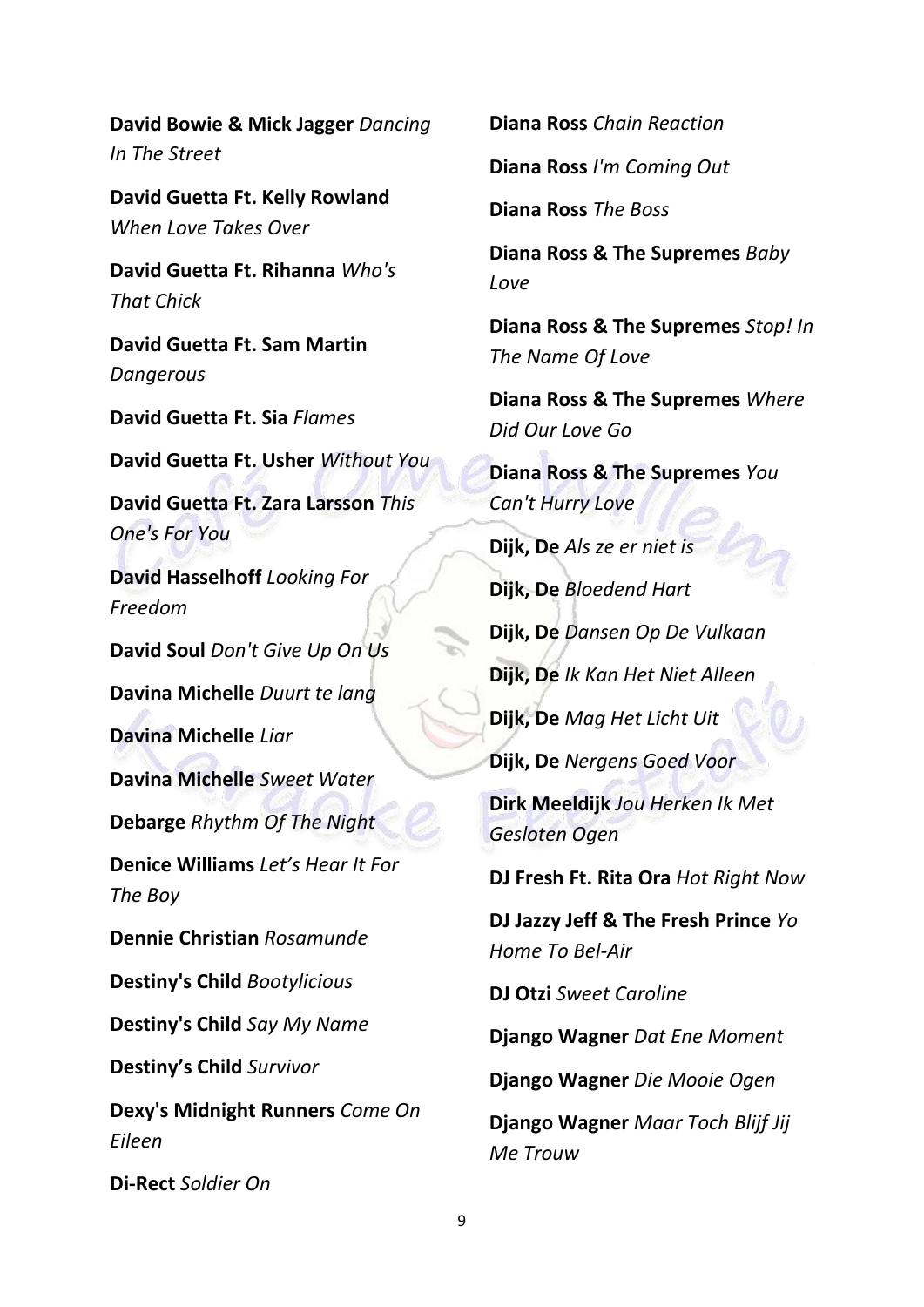**Django Wagner** *Kali* **Django Wagner & Peter Beense**  *Vanaf Vandaag* **DNCE** *Cake By The Ocean* **Doe Maar** *1 Nacht Alleen* **Doe Maar** *32 Jaar (Sinds Een Dag Of Twee)* **Doe Maar** *De Bom* **Doe Maar** *Is Dit Alles* **Doja Cat** *Say So* **Dolly Dots** *Love Me Just A Little Bit More* **Dolly Dots** *She Is A Liar* **Dolly Parton** *Jolene* **Dolly Parton** *9 To 5* **Don McLean** *American Pie* **Donna Summer** *Bad Girls* **Donna Summer** *Hot Stuff* **Donna Summer** *I Feel Love* **Donna Summer** *Last Dance* **Donnie & Frans Duijts** *Frans Duijts* **Doors** *Light My Fire* **Doris Day** *Que Sera (Whatever Will Be)* **Double You** *Please Don't Go*

**Django Wagner** *Mooie Blauwe Ogen*

**Drake Ft. Majid Jordan** *Hold On, We're Going Home* **Dries Roelvink** *Maria Magdalena* **Drifters** *Underboard Walk* **Drifters** *Kissing In The Back Row Of The Movies* **Drukwerk** *Je Loog Tegen Mij* **Drukwerk** *Schijn Een Lichtje Op Mij* **Dua Lipa** *Be The One* **Dua Lipa** *Break My Heart* **Dua Lipa** *Don't Start Now* **Dua Lipa** *Future Nostalgia* **Dua Lipa** *IDGAF* **Dua Lipa** *Love Again* **Duffy** *Mercy* **Dua Lipa** *New Rules* **Dua Lipa** *Physical* **Dua Lipa** *We're Good* **Duncan Laurence** *Someone Else* **Eagles** *Hotel California* **Eagels** *Please Come Home For Christmas* **Eamon** *F\*\*K It (I Don't Want You Back)* **Ed Nieman** *Leve De Lol*

**Drake** *Passionfruit*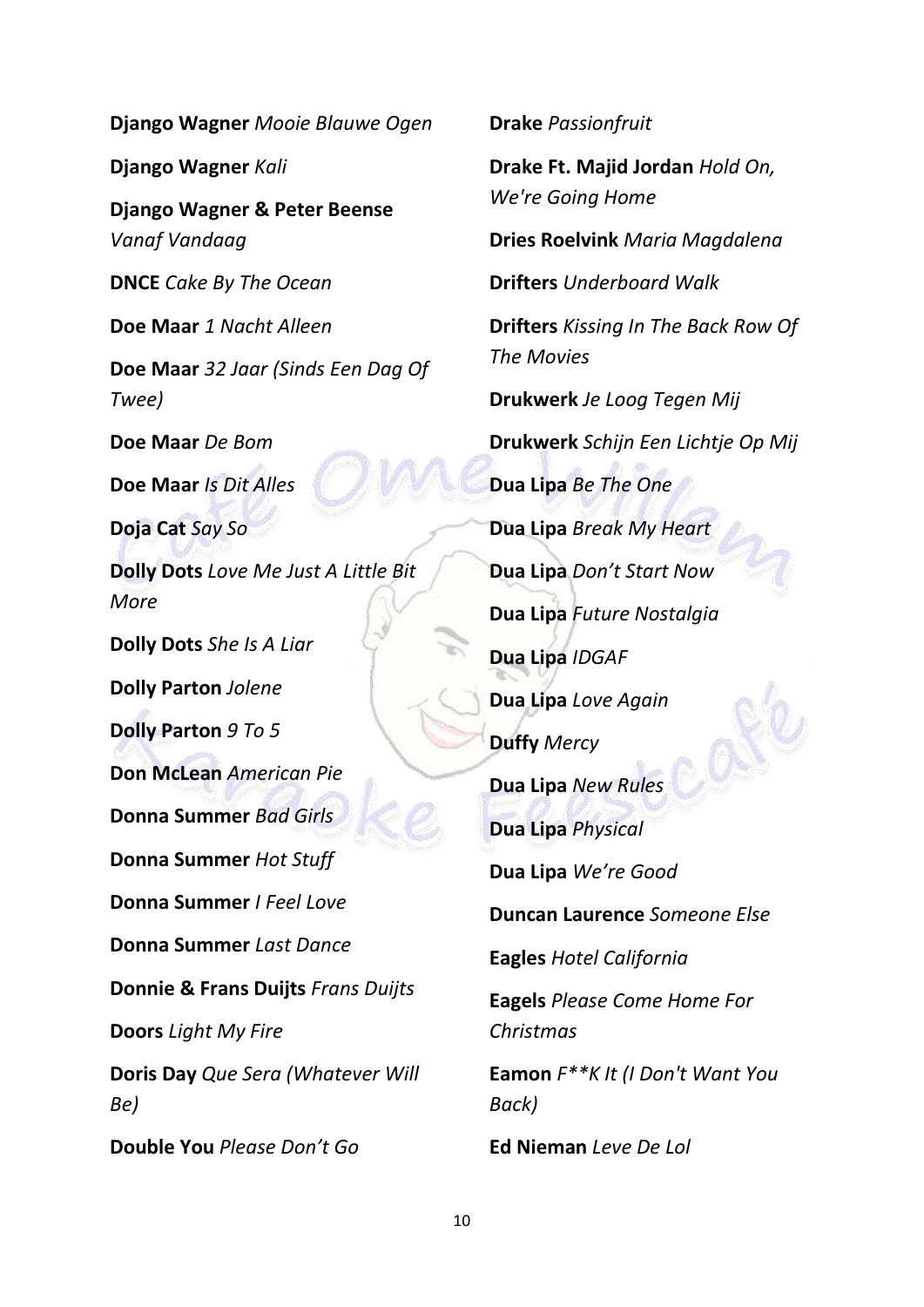**Ed Sheeran** *Bad Habits* **Ed Sheeran** *Castle On The Hill* **Ed Sheeran** *Don't* **Ed Sheeran** *Perfect* **Ed Sheeran** *Shape Of You* **Ed Sheeran** *Shivers* **Ed Sheeran** *Sing* **Ed Sheeran** *Thinking Out Loud* **Ed Sheeran & Justin Bieber** *I Don't Care* **Eddy Christiani** *Op De Woelige Baren* **Edward Maya & Vika Jigulina** *Stereo Love* **Edwin Evers Band** *Ik Meen Het* **Edwin Roelvink** *Meisjes Van De Nacht* **Ellie Goulding** *Love Me Like You Do* **Ellie Goulding** *On My Mind* **Elton John** *Can You Feel The Love Tonight* **Elton John** *Candle In The Wind* **Elton John** *I'm Still Standing* **Elton John** *Sorry Seems To Be The Hardest Word* **Elton John & Dua Lipa** *Cold Heart* 

**Elton John & Kiki Dee** *Don't Go Breaking My Heart* **Elvis Crespo** *Bailar* **Elvis Presley** *Always On My Mind* **Elvis Presley** *Amazing Grace* **Elvis Presley** *Blue Suede Shoes* **Elvis Presley** *Can't Help Falling In Love* **Elvis Presley** *In The Ghetto* **Elvis Presley** *It's Now Or Never* **Elvis Presley** *Jailhouse Rock* **Elvis Presley** *Love Me Tender* **Elvis Presley** *Moody Blue* **Elvis Presley** *One Night* **Elvis Presley** *Suspicious Minds* **Elvis Presley Vs. JXL** *A Little Less Conversation* **Emeli Sandé** *Read All About It, Pt. III* **Emilia** *Big Big World* **Eminem** *Business* **Eminem** *Stan* **Eminem** *The Real Slim Shady* **Eminem Ft. Rihanna** *Love The Way You Lie* **Emma Heesters & Rolf Sanchez** *Pa Olvidarte* **Emotions** *Best Of My Love*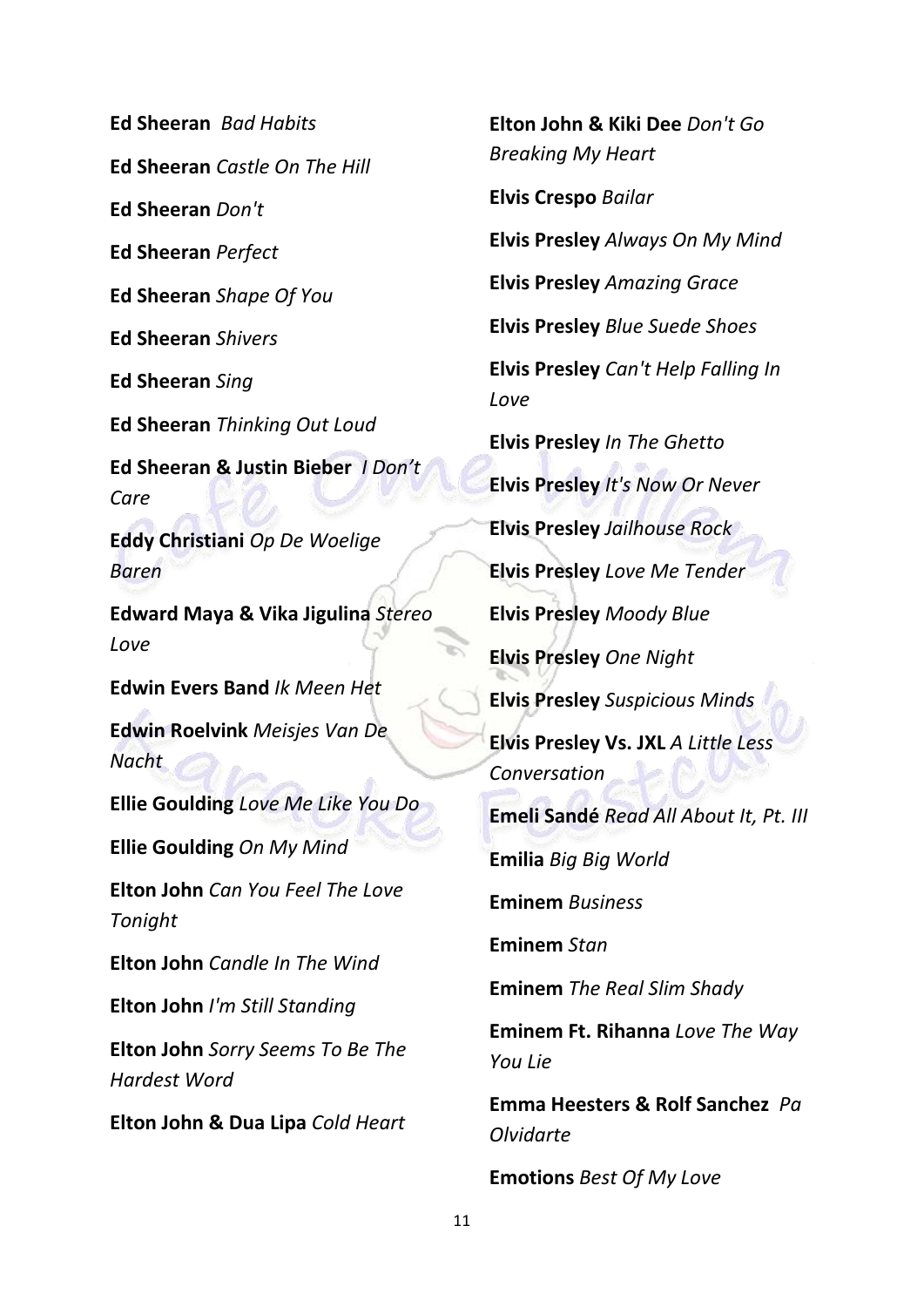**Enrique Iglesias** *Hero* **Enrique Iglesias** *Love To See You Cry* **Enrique Iglesias** *Rhythm Divine* **Enrique Iglesias en Descemer Bueno ft Gente De Zon** *Bailando* **Enrique Iglesias Ft. Kelis** *Not In Love* **Eric Clapton** *Tears In Heaven* **Eurythmics** *Sweet Dreams* **Eurythmics Ft. Aretha Franklin**  *Sisters Are Doin' It For Themselves* **Evanescence** *My Immortal* **Everly Brothers** *Bye Bye Love* **Everly Brothers** *Wake Up Little Susie* **Extreme** *More Than Words* **Fairground Attraction** *Perfect* **Faith No More** *Easy* **Family Of The Year** *Hero* **Fatboy Slim & Riva Starr** *Eat Sleep Rave Repeat* **Felix Jaehn Ft. Jasmine Thompson**  *Ain't Nobody (Loves Me Better)* **Ferry De Lits** *Oh Luister Toch* **Fleetwood Mac** *Dreams* **Fleetwood Mac** *Everywhere* **Fleetwood Mac** *Go Your Own Way* **Foster The People** *Coming Of Age*

**Foundations** *Build Me Up Buttercup*

**Frank Sinatra** *I Get A Kick Out Of You*

**Frank Sinatra** *I've Got You Under My Skin*

**Frank Sinatra** *Let It Snow*

**Frank Sinatra** *My Way*

**Frank Sinatra** *New York, New York*

**Frank Sinatra** *Strangers In The Night*

**Frank Sinatra** *That's Life*

**Frank Van Etten** *Huisje Op Wielen*

**Frank Van Etten** *Leef Als Een Zigeuner*

**Frank Van Weert** *Nergens Goed Voor*

**Frank Verkooyen** *Ik Mis Je Zo*

**Frankie Valli & The Four Seasons**  *Big Girls Don't Cry*

**Frans Bauer** *1000 Sterren Stralen*

**Frans Bauer** *Als Sterren Aan De Hemel Staan*

**Frans Bauer** *He Lekker Ding*

**Frans Bauer** *Heb Je Even Voor Mij*

**Frans Bauer** *N Ons Geluk*

**Frans Bauer** *Mijn Hart Gaat Zo Tekeer*

**Frans Bauer & Kabouter Plop** *Weet Dat Het Zonnetje Schijnt*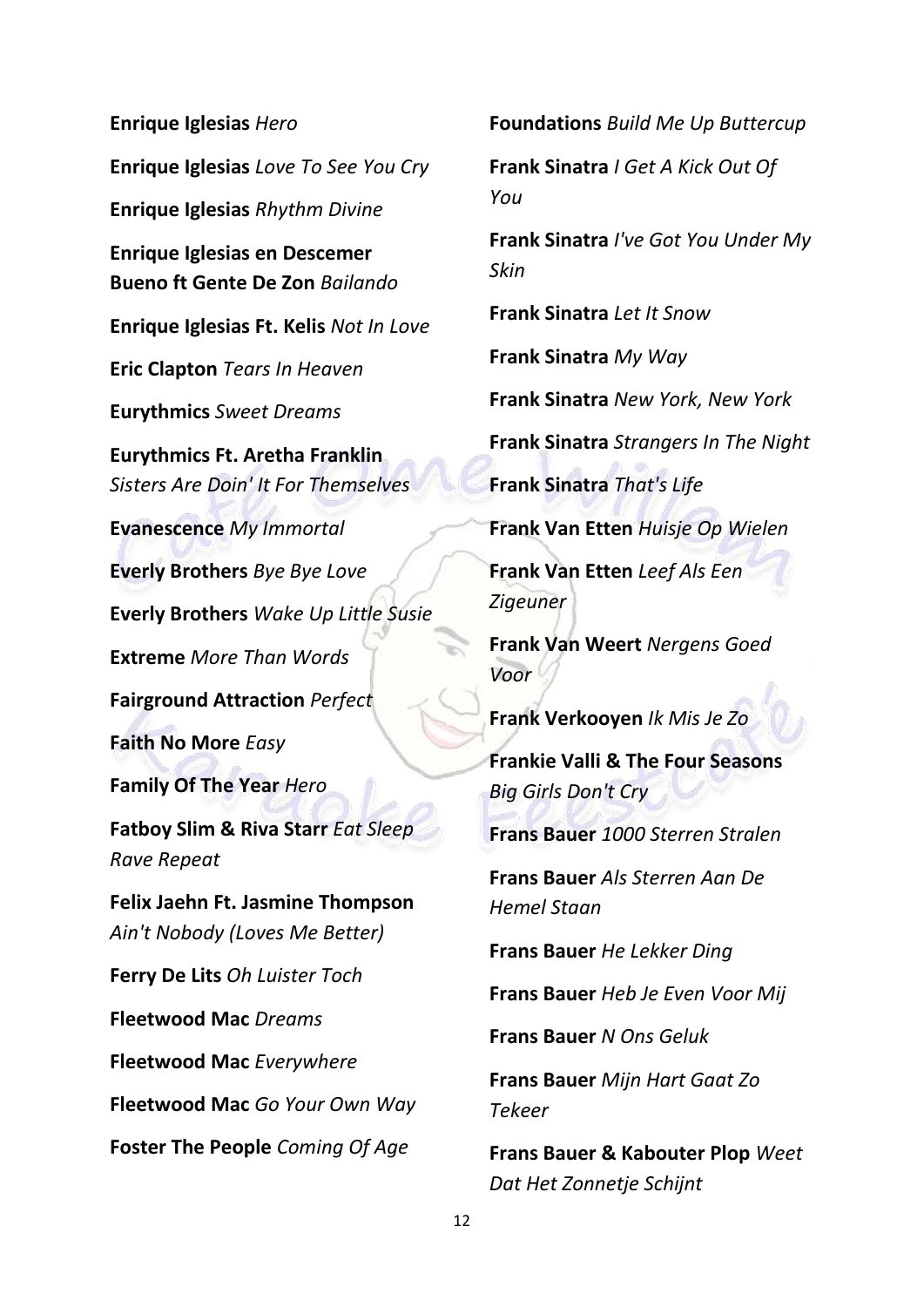**Frans Bauer & Marianne Weber** *De Regenboog*

**Frans Duijts** *In Ons Café* 

**Frans Duijts** *Je Denkt Maar Dat Je Alles Mag Van Mij*

**Frans Duijts** *Lieveling*

**Frans Van Schaik** *Ketelbinkie*

**Frozen 2** *Into The Unknown*

**Fugees** *Killing Me Softly*

**Galantis** *Runaway (U & I)*

**Gavin Degraw** *Not Over You*

**Gavin Degraw** *Soldier*

**Gavin Degraw** *Sweeter*

**Gebroeders Ko** *Schatje, Mag Ik Je Foto?*

**Gebroeders Ko** *Toeter Op M'n Waterscooter*

**Gents** *Dans En Zing*

**George Baker Selection** *Little Green Bag*

**George Baker Selection** *Una Paloma Blanca*

**George Ezra** *Blame It On Me*

**George Ezra** *Shotgun*

**George Harrison** *Got My Mind Set On You*

**George McCrae** *Rock Your Baby*

**George Michael** *Amazing*

**George Michael** *Careless Whisper*

**George Michael** *Freedom 90*

**George Michael & Elton John** *Don't Let The Sun Go Down On Me*

**Gerard Cox** *T Is Weer Voorbij Die Mooie Zomer*

**Gerard Joling** *Engel Van Mijn Hart*

**Gerard Joling** *Er Hangt Liefde In De Lucht*

**Gerard Joling** *Ik Hou D'r Zo Van*

**Gerard Joling** *Ik Proost Met Jou* **Gerard Joling** *Liefde Op Het Eerste Gezicht*

**Gerard Joling** *Maak Me Gek*

**Gerard Joling** *Lieveling*

**Gerard Joling & Rita Hovink** *Laat Me Alleen*

**Gerard Joling Ft. Jandino Asporaat**  *Mijn Liefde*

**Gerry & The Pacemakers** *You'll Never Walk Alone*

**Gers Pardoel** *Ik Neem Je Mee*

**Gers Pardoel** *Louise*

**Gers Pardoel & Doe Maar** *Liever Dan Lief*

**Gers Pardoel Ft. Sef** *Bagagedrager*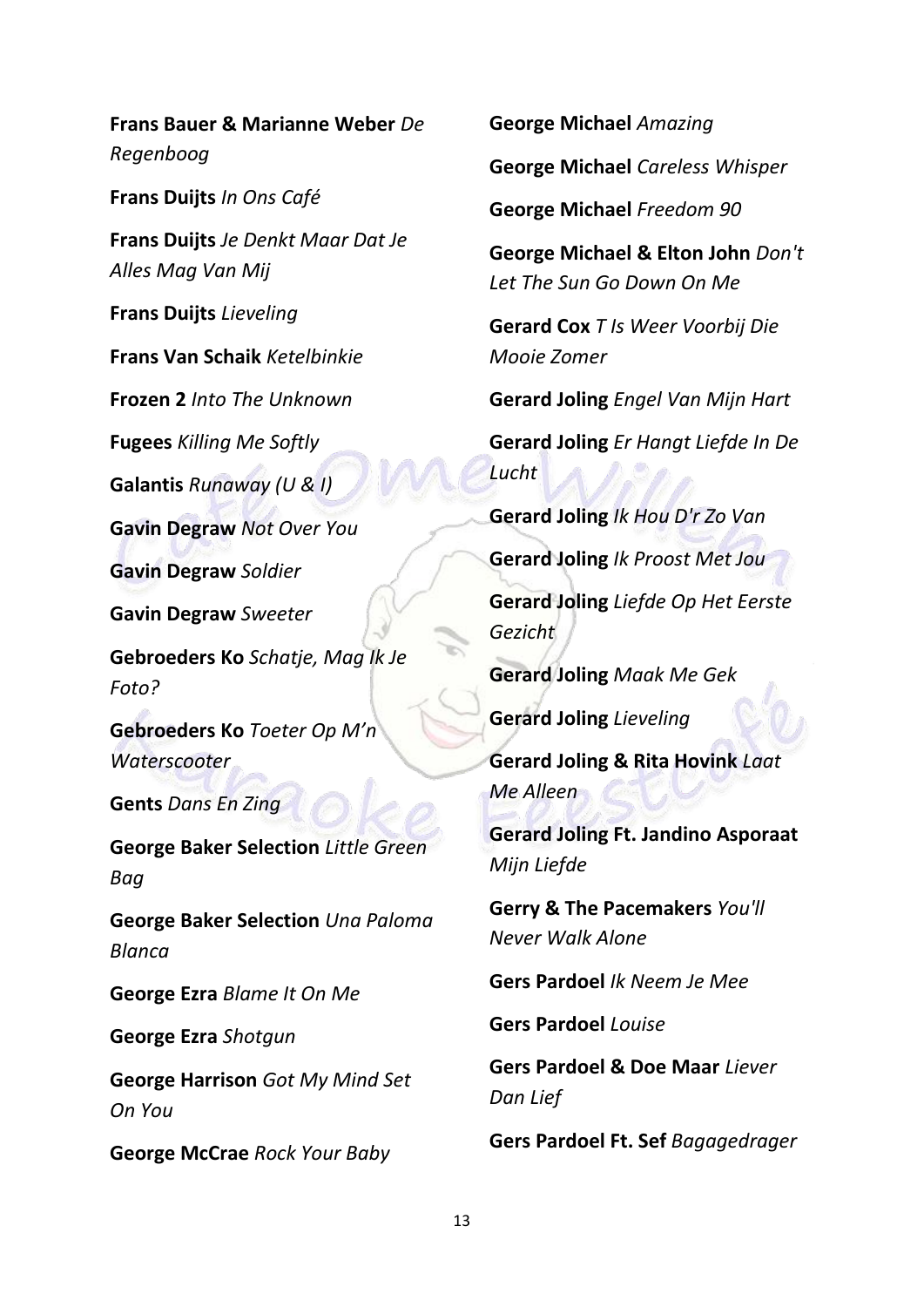**Gert & Hermien** *Alle Duiven Op De Dam* **Gipsy Kings** *Volare* **Glenn Frey** *The Heat Is On* **Glennis Grace** *Afscheid* **Gloria Gaynor** *I Will Survive* **Goede Doel** *Belgie* **Goede Doel** *Vriendschap* **The Golden Earring** *Another 45 Miles* **Golden Earring** *Radar Love* **Golden Earring** *Twilight Zone* **Golden Earring** *When The Lady Smiles* **Gordon** *Kon Ik Maar Even Bij Je Zijn* **Gotye Ft. Kimbra** *Somebody That I Used To Know* **Grad Damen** *Als Sterren Stralen* **Grad Damen** *Besta Jij Wel Echt* **Grad Damen** *Gipsy Mama* **Grover Washington Jr.ft Bill Withers** *Just The Two Of Us* **Guillermo & Tropical Danny**  *Toppertje* **Guns n' Roses** *Knockin On Heaven's Door*

**Guns n' Roses** *Sweet Child o'mine*

**Guns n' Roses** *Paradise City* **Guus Meeuwis** *Brabant* **Guus Meeuwis** *Het Is Een Nacht* **Guus Meeuwis** *Ik Tel Tot 3* **Guus Meeuwis** *Per Spoor* **Guus Meeuwis** *Proosten* **Guus Meeuwis** *Tranen Gelachen* **Guus Meeuwis** *Verliefd Zijn*

## *Worlds*

**Hanny** *Maar Vanavond Heb Ik Hoofdpijn*

**Hanson** *Mmmbop*

**Hans De Booy** *Annabel*

**Harold Melvin & The Blue Notes**  *Don't Leave Me This Way*

**Harry Styles** *Adore You*

**Harry Styles** *Falling*

**Havenzangers** *Als De Klok Van Arnemuiden*

**Havenzangers** *Daar Bij De Waterkant*

**Havenzangers** *S Nachts Na Tweeen*

**Heatwave** *Boogie Nights*

**Helene Fischer** *Atemlos durch die nacht*

**Henk Damen** *Wat Een Lekker Ding*

**Henk Dissel** *Een Bom*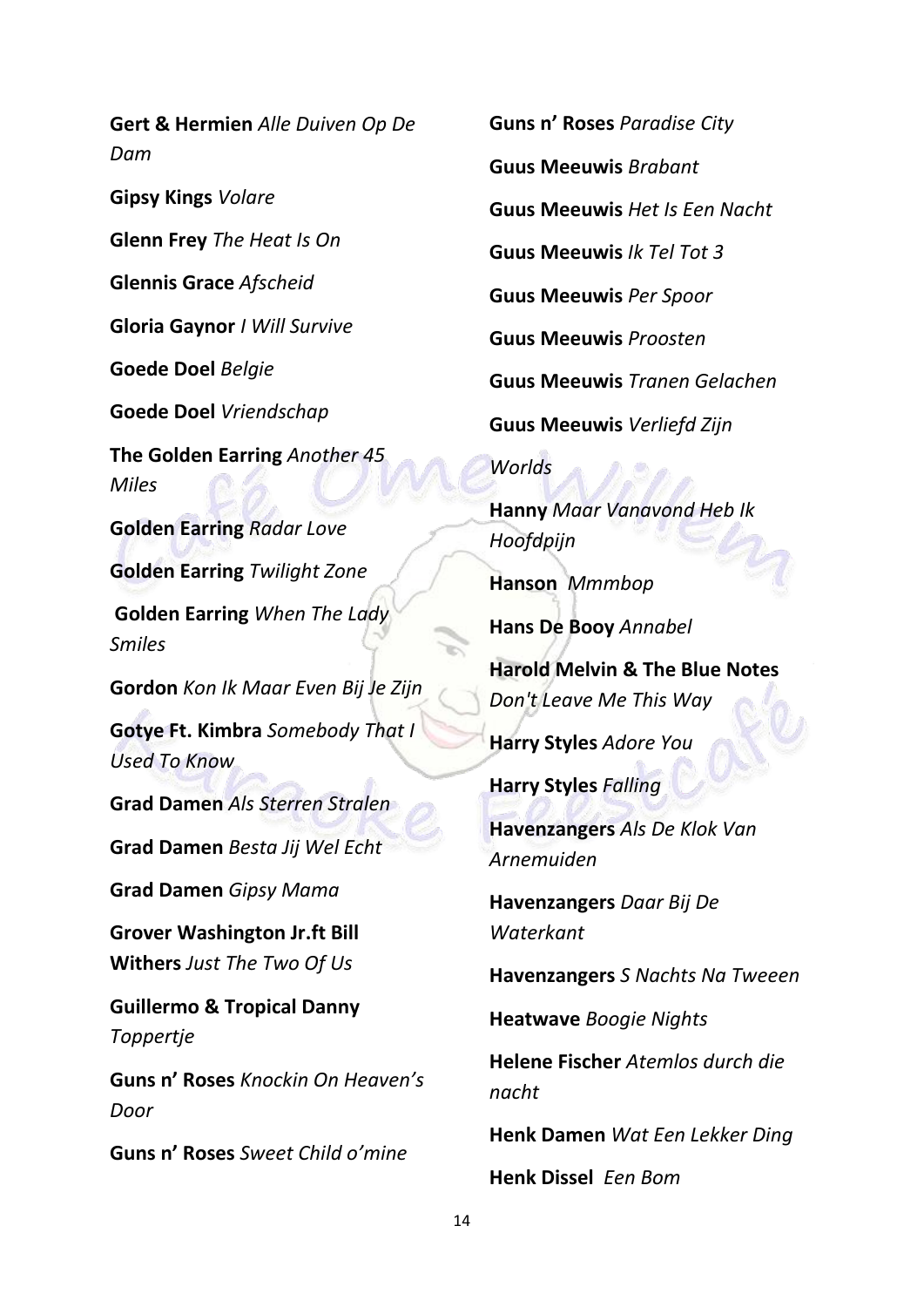**Henk Westbroek** *Zelfs Je Naam Is Mooi*

**Henk Wijngaard** *Met De Vlam In De Pijp*

**Hepie & Hepie** *Ik Lig Op M'n Kussen Stil Te Dromen*

**Herman Emmink** *Tulpen Uit Amsterdam*

**Herman Van Keeken** *Pappie Loop Toch Niet Zo Snel*

**Herman Van Veen** *Hilversum III* **Hero** *Toen ik je zag* **High School Musical** *Breaking free* **Hollenboer** *Busje Komt Zo* **Hozier** *Take Me To Church* **Hues Corporation** *Rock The Boat* **Human League** *Don't You Want Me* **Icona Pop** *I Love It* **Idina Menzel** *Let It Go* **Iggy Azalea Ft. Rita Ora** *Black Widow* **Ilse Delange** *I'm Not So Tough* **Ilse Delange** *Livin' On Love* **Ilse Delange** *The Great Escape*

**Ilse Delange** *When We Don't Talk*

**Imagine Dragons** *On Top Of The World*

**Imagine Dragons** *Radioactive*

**Imca Marina** *Viva España*

**In-Grid** *Tu es Foutu*

**Inner Circle** *Sweat (A La La La La Long)*

**Irene Cara** *Fame*

**Irene Cara** *Flashdance (What A Feeling)*

**Izabella** *Shame Shame Shame*

**J. Balvin** *Morado*

**Jaap Reesema** *Alles Komt Goed*

**Jaap Reesema & Pommelien Thijs** *Nu Wij Niet Meer Praten*

**Jack Van Raamsdonk** *En Steeds Weer Huil Je*

**Jacques Herb** *Manuela*

**Jamai** *Step Right Up* **Jamelia** *Superstar*

**James Blunt** *1973*

**James Brown** *I Got You (I Feel Good)*

**James Brown** *Sex Machine*

**James Morrison** *You Give Me Something*

**James Taylor** *You've Got A Friend*

**Jan Smit** *Als De Morgen Is Gekomen*

**Jan Smit** *Boom Boom Bailando*

**Jan Smit** *Cupido*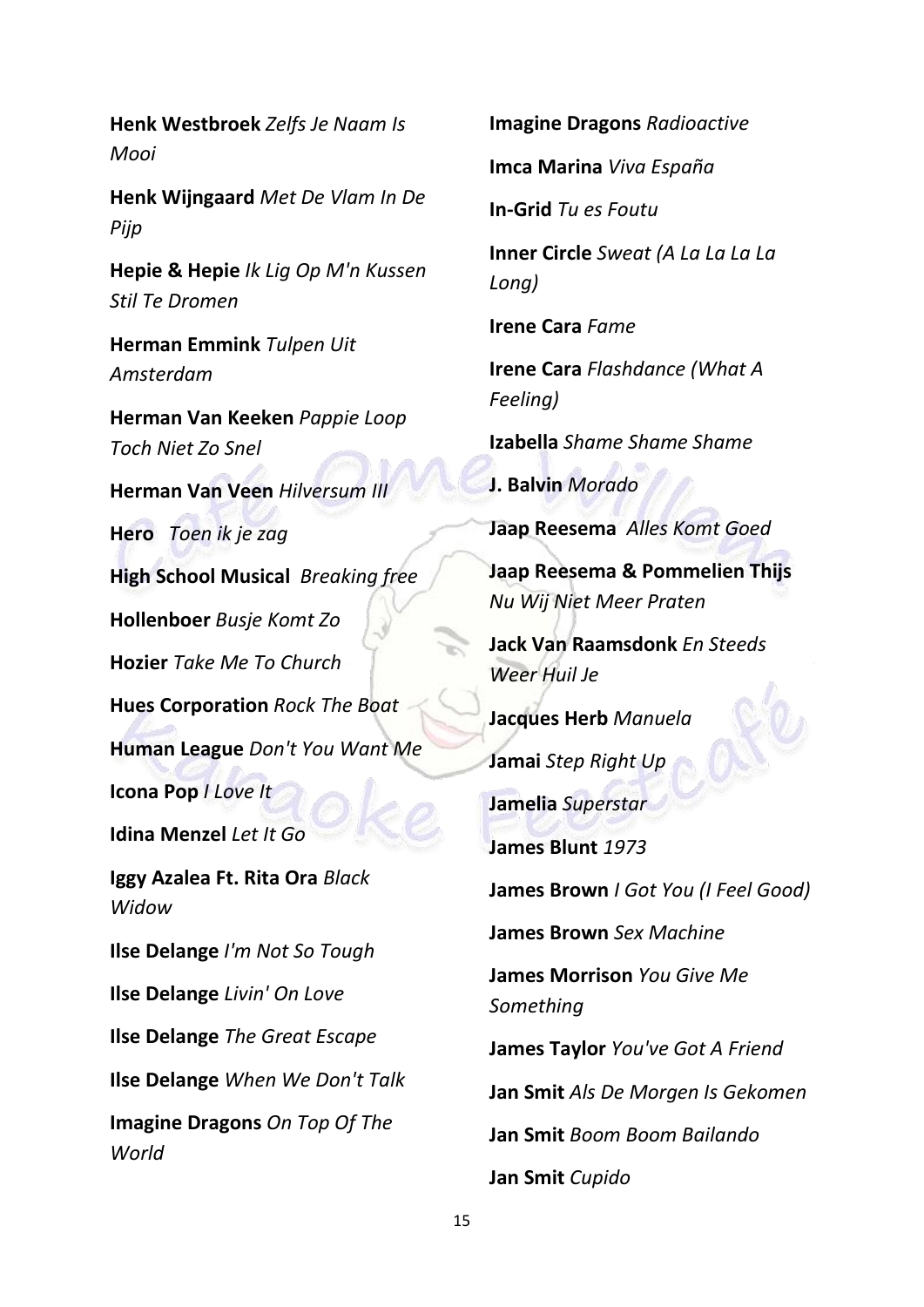**Jan Smit** *Dan Volg Je Haar Benen*

**Jan Smit** *Ik Zing Dit Lied Voor Jou Alleen*

**Jan Smit** *Jij & Ik*

**Jan Smit** *Leef Nu Het Kan*

**Jan Smit** *Vrienden Voor Het Leven*

**Jan Smit & Alain Clark & Glen Faria**

*Ik Wil Slapen*

**Jan Smit & Gerard Joling** *Echte Vrienden*

**Jan Smit & Damaru** *Mi Rowsu (Tuintje In Mijn Hart)*

**Jannes** *Een Beetje Meer*

**Jannes** *Ga Dan*

**Jannes** *Ga Maar Weg*

**Jannes** *Ik Dans Met Jou De Hele Nacht*

**Jason Derulo** *Don't Wanna Go Home*

**Jason Derulo** *If I'm Lucky* **Jason Derulo** *In My Head* **Jason Derulo** *Kiss The Sky* **Jason Derulo** *Ridin Solo* **Jason Derulo** *Trumpets* **Jason Derulo** *Want To Want Me* **Jason Derulo Ft. 2 Chainz** *Talk Dirty*

**Jason Derulo Ft. Snoop Dogg** *Wiggle*

**Jason Donovan & Kylie Minogue**  *Especially For You*

**Jason Mraz** *I Won't Give Up*

**Jeff Beck** *Hi-Ho Silver Lining*

**Jeffrey Heesen** *Mag Ik De Zon Laten Schijnen*

**Jennifer Lopez** *Ain't It Funny*

**Jennifer Lopez** *Let's Get Loud*

**Jennifer Lopez** *Love Don't Cost A Thing*

**Jennifer Paige** *Crush* **Jeroen Van Der Boom** *Jij Bent Zo*

**Jeroen Van Der Boom** *Mag Ik Dan Bij Jou*

**Jeroen Van Der Boom** *Een Wereld*

**Jerry Lee Lewis** *Great Balls Of Fire*

**Jess Glynne** *All I Am*

**Jess Glynne** *Hold My Hand*

**Jessie J** *Domino*

**Jessie J** *Jingle Bell Rock*

**Jessie J, Ariana Grande & Nicki Minaj** *Bang Bang*

**Joan Jett & The Blackhearts** *I Love Rock & Roll*

**Joe Cocker** *Unchain My Heart*

**Joe Cocker** *With A Little Help From My Friend*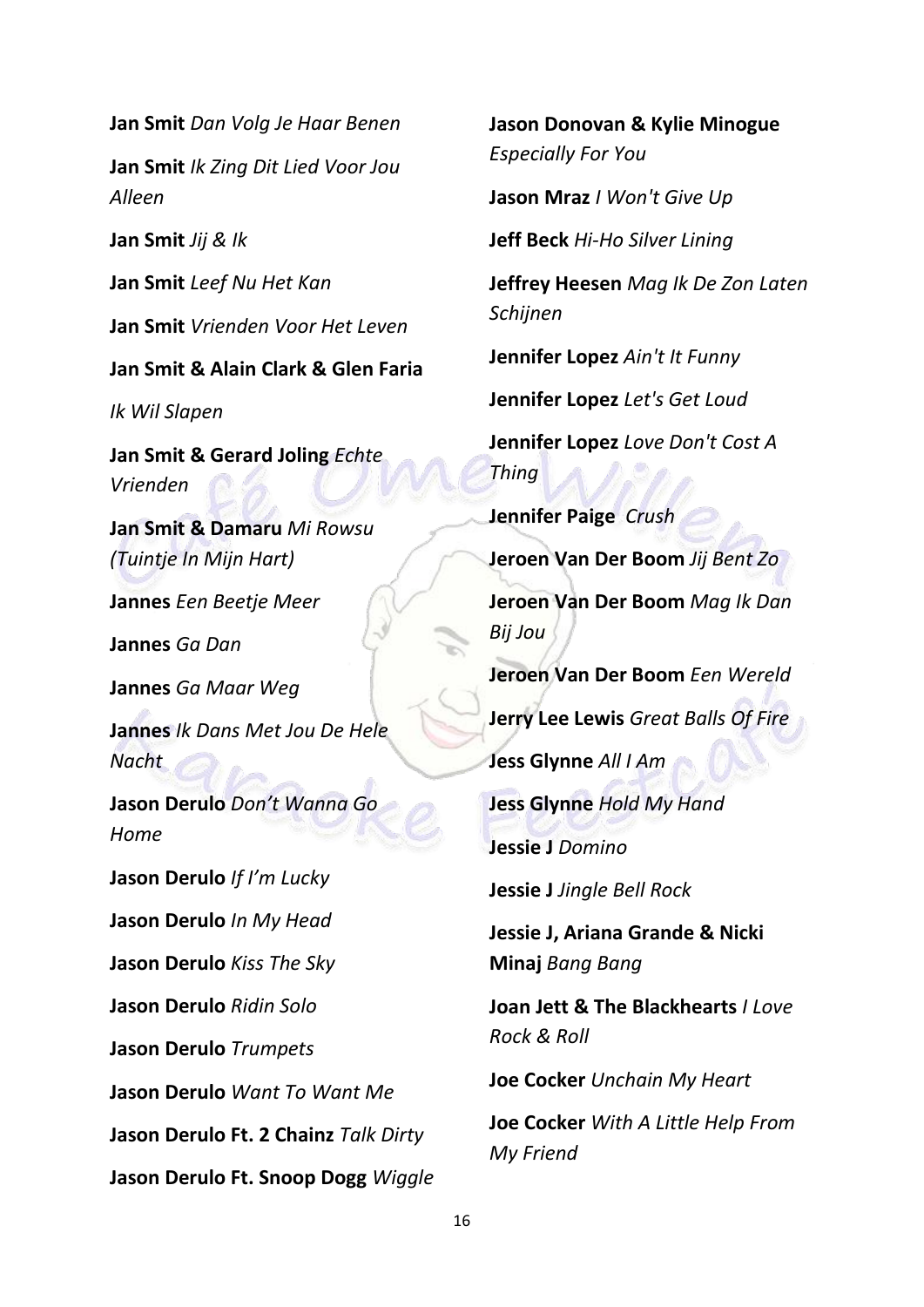**Joe Cocker** *You Are So Beautiful*

**Joe Cocker** *You Can Leave You're Hat On*

**John De Bever** *Daar Sta Je Dan*

**John De Bever** *Jij Krijgt Die Lach Niet Van Mijn Gezicht*

**John De Bever** *Proost Op Het Leven*

**John Denver** *Country Roads (Take Me Home)*

**John Denver** *Thank God, I'm A Country Boy*

**John Legend** *All Of Me* **John Lennon** *Imagine*

**John Lennon & Yoko Ono** *Happy* 

*Xmas (War Is Over)*

**John Mayer** *Last Train Home*

**John Travolta** *Greased Lightning*

**John Travolta** *Sandy*

**John Travolta & Olivia Newton-John** *Summer Nights*

**John Travolta & Olivia Newton-John** *You're The One That I Want*

**John West** *Kus Me*

**John West Ft. Lange Frans**  *Lekkerding*

**Johnny Blenco** *Ik Heb Eerbied Voor Grijze Haren*

**Johnny Cash** *Ring Of Fire*

**Johnny Hoes** *Och, Was Ik Maar* **Johnny Jordaan** *De Vrolijke Koster* **Johnny Jordaan** *Pikketanussie* **Johnny O** *Fantasy Girl* **Jonas Brothers** *Sucker* **Jonas Brothers** *Only Human Jonas Brothers ft Karol X* **Joop De Knegt** *Ik Sta Op Wacht* **Jop** *Jij Bent De Zon* **Jordy Van Loon** *Verliefdheid* **Joss Stone** *Super Duper Love* **Joss Stone** *You Had Me* **Juanes** *Las Camisa Negra* **Journey** *Don't Stop Believing*  **Jubel Ft. Neimy** *Dancing In The Moonlight* **Julio Iglesias & Willie Nelson** *To All The Girls I've Loved Before* **Justin Bieber** *Anyone* **Justin Bieber** *Hold On* **Justin Bieber** *Love Yourself* **Justin Bieber** *Sorry* **Justin Bieber** *What Do You Mean* **Justin Bieber** *Yummie*

**Justin Timberlake** *Cry Me A River*

**Justin Timberlake** *Like I Love You*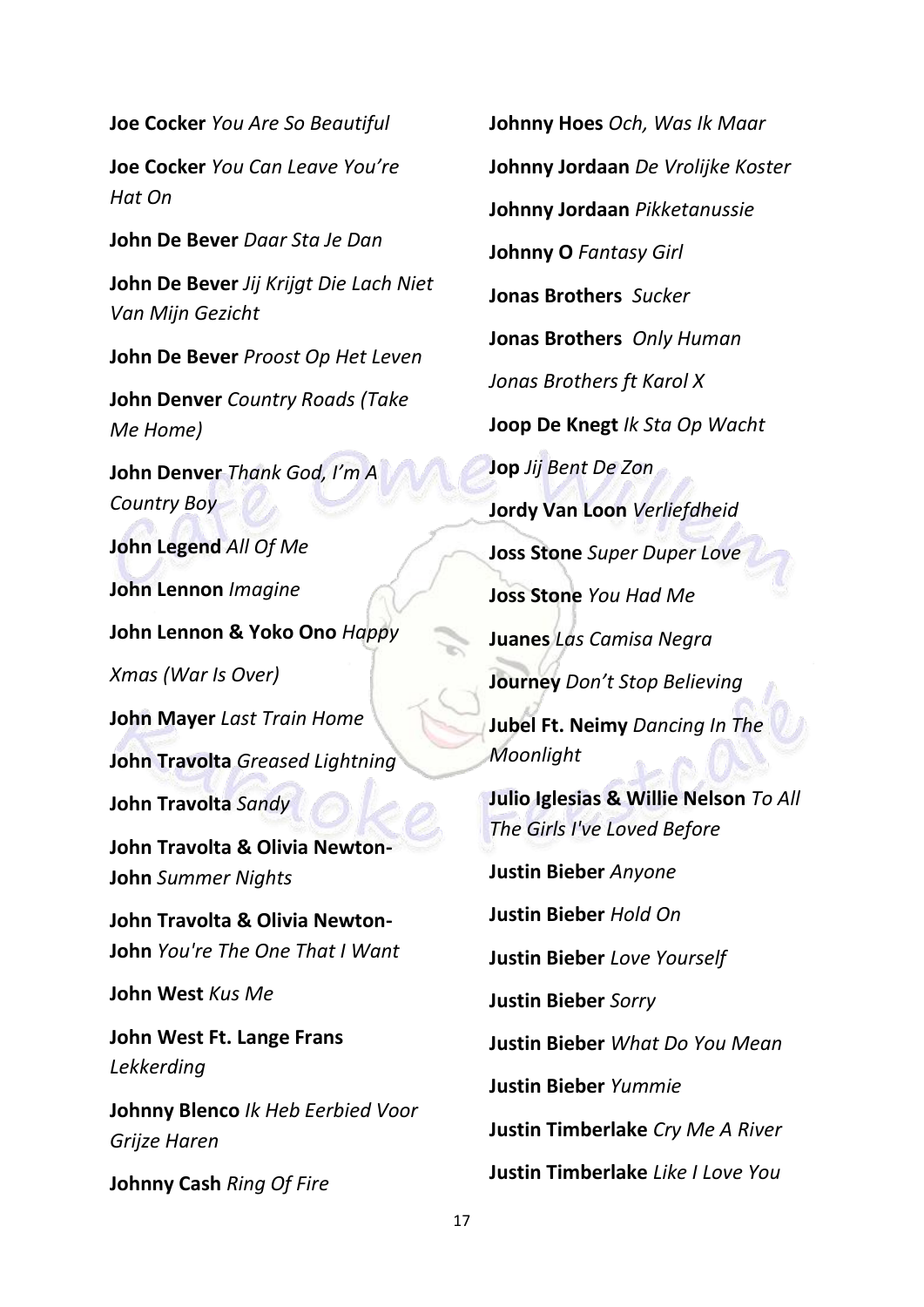**Justin Timberlake** *Rock Your Body* **Justin Timberlake** *Senorita* **Justin Timberlake** *Can't Stop The Feeling!* **K3** *Alle Kleuren* **K3** *Bij De Politie* **K3** *Kuma Hé* **K3** *Mamasé!* **K3** *Oya Lélé* **K3** *Toveren* **Kabouter Plop** *Kabouter Dans* **Kane** *No Surrender* **Kane** *Rain Down On Me* **Kaoma** *Lambada* **Katie Melua** *The Flood* **Katrina And The Waves** *Walking On Sunshine* **Katy Perry** *Firework* **Katy Perry** *Hot N Cold* **Katy Perry** *Last Friday Night (T.G.I.F.)* **Katy Perry** *Roar* **Katy Perry** *This Is How We Do* **Katy Perry** *Unconditionally* **Katy Perry Ft. Juicy J** *Dark Horse*

**Katy Perry Ft. Snoop Dogg** *California Gurls* **Kc & The Sunshine Band** *That's The Way (I Like It)* **KC & The Sunshineband** *Give It Up* **Keane** *Somewhere Only We Know* **Kelly Clarkson** *Since You Been Gone* **Kenny B** *Parijs* **Kenny Rogers & Dolly Parton** *Island In The Stream* **Kensington** *Uncharted* **Kid Rock** *All Summer Long* **Kiesza** *Hideaway* **Killers** *Human* **Kim Wilde** *Kids In America* **Kinderen Voor Kinderen** *Ik Ben Toch Zeker Sinterklaas Niet* **Kinderen Voor Kinderen** *Ik Heb Zo Waanzinnig Gedroomd* **Kinderen Voor Kinderen** *Op Een Onbewoond Eiland* **Kings Of Leon** *Sex On Fire* **Kinks** *You Really Got Me* **Kiss** *I Was Made For Loving You* **Kleine Zeemeermin** *Diep In De Zee* **Kool & The Gang** *Celebration* **Kool & The Gang** *Ladies Night*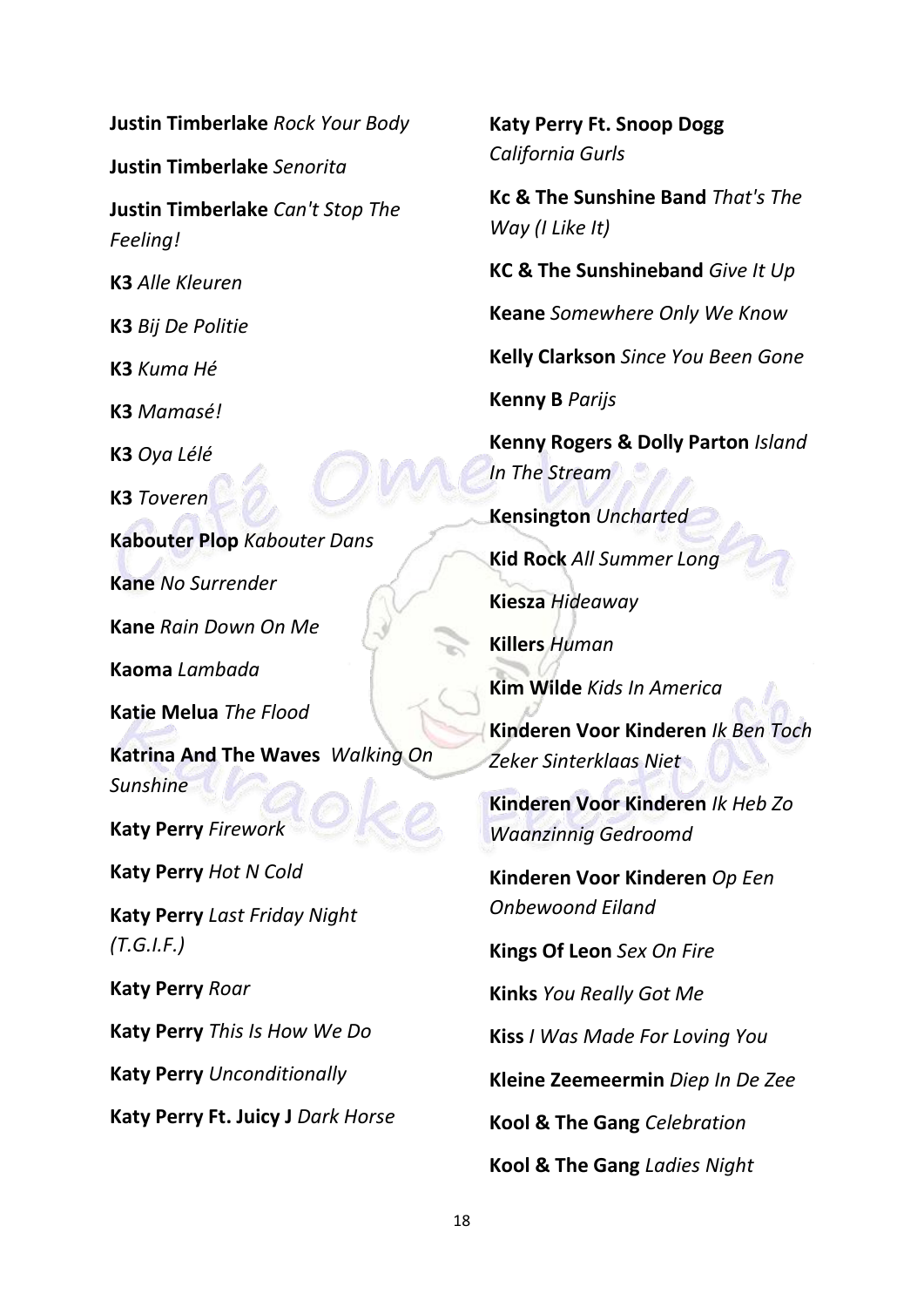**Koos Alberts** *Ik Verscheurde Je Foto*

**Koos Alberts** *Zijn Het Je Ogen*

**Kreuners** *Ik Wil Je*

**Krezip** *I Would Stay*

**Krezip** *Lost Without You*

**Krezip** *Sweet Goodbye*

**Kris Kross A'dam, Maan, Tabitha Ft. Bizzey** *Hij is van mij*

**KT Tunstall** *Black Horse & The Cherry Tree*

**Kungs Ft. Cookin' On 3 Burners** *This Girl*

**Kus** *Kus Gaat Los*

**Kygo Ft. Miguel** *Remind Me To Forget*

**Kygo Ft. Maty Noyes** *Stay*

**Kygo Ft. Parson James** *Stole The Show*

**Kylie Minogue** *Can't Get You Out Of My Head*

**Kylie Minogue** *I Should Be So Lucky*

**Kylie Minogue** *The Locomotion*

**Kylie Minogue** *Especially For You*

**La Casa De Papel** *Bello Ciao*

**Lady Antebellum** *Need You Now*

**Lady Gaga** *Alejandro*

**Lady Gaga** *Bad Romance*

**Lady Gaga** *Born This Way*

**Lady Gaga** *Just Dance*

**Lady Gaga** *Paparazzi*

**Lady Gaga** *Poker Face*

**Lady Gaga** *The Edge Of Glory*

**Lady Gaga** *You And I*

**Lady Gaga & Bradley Cooper** *Shallow*

**Laid Back** *Sunshine Reggae*

**Lange Frans & Baas B Ft. Ninthe**  *Zinloos*

**Laura Jansen** *Use Somebody*

**Laura Lynn** *Jij Doet De Wolken Verdwijnen*

**Lawineboys** *Joost*

**Lawineboys & DJ Jerome** *Sex Met Die Kale*

**Leann Rimes** *Can't Fight The Moonlight*

**Lenny Kravitz** *I'll Be Waiting*

**Lenny Kuhr** *De Troubadour*

**Leo Nardell** *Ik Doe Wat Ik Wil*

**Leo Nardell** *Zai Zai Zai*

**Lewis Capaldi** *Someone You Loved*

**Liberty X** *Got To Have Your Love*

**Lil Nas X ft Billy Ray Cyrus** *Old Town Road*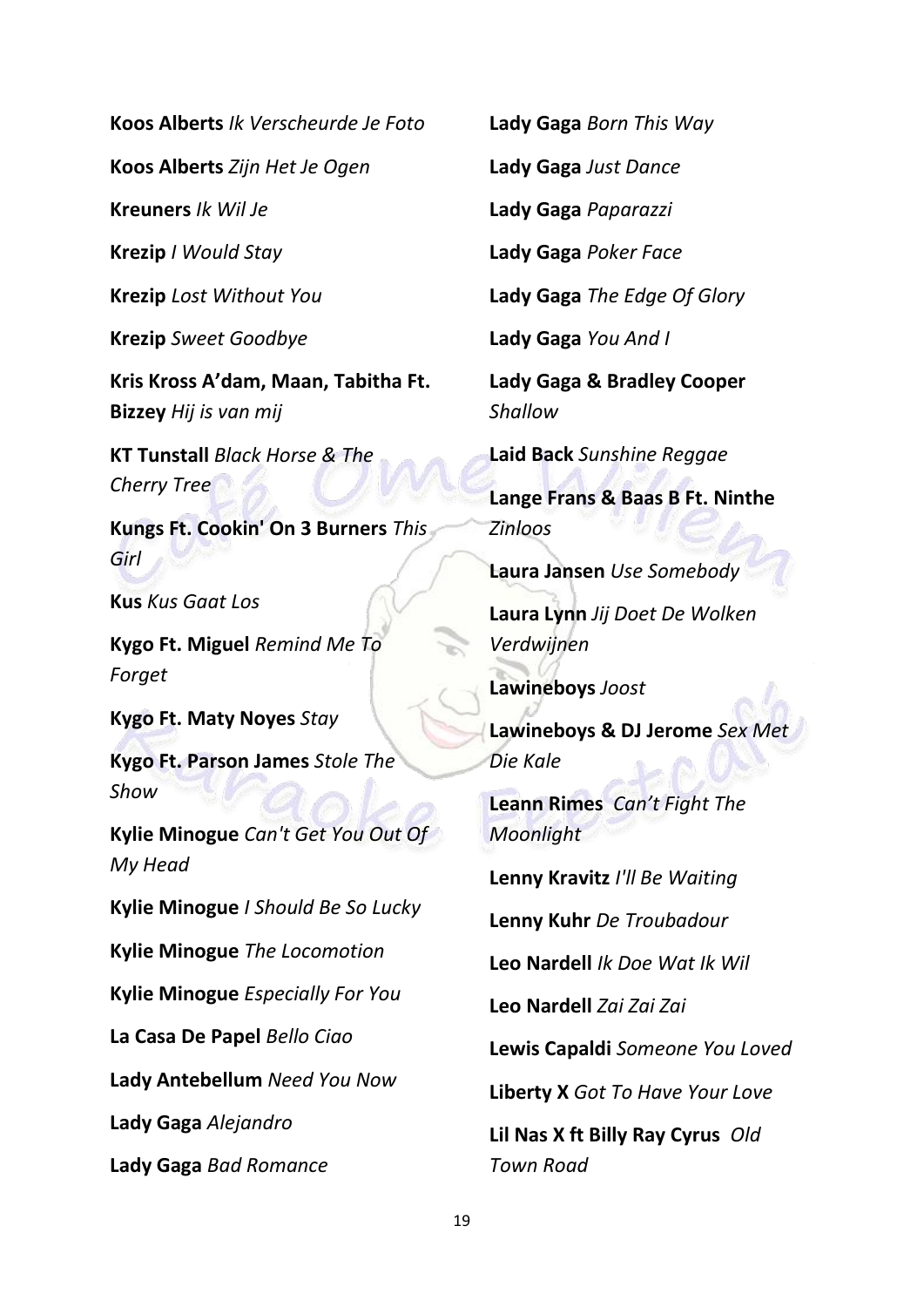**Linda Ronstadt** *It's So Easy* **Linda Williams** *Het Is Een Wonder* **Linda, Roos & Jessica** *Ademnood* **Linkin Park** *New Divide* **Lionel Richie** *All Night Long* **Lisa Boray & Louis De Vries** *Goede Tijden, Slechte Tijden* **Live** *The Dolphin's Cry* **Live** *Overcome* **LMFAO** *Sexy And I Know It* **Lorca** *Ritmo De La Noche* **Lorde** *Royals* **Loreen** *Euphoria* **Los Del Rio** *Macarena* **Los Lobos** *La Bamba* **Lost Frequencies** *Are You With Me* **Lou Bega** *Mambo No 5* **Lou Rawls** *See You When I Get There* **Louis Neefs** *Margrietje* **Lucas & Gea** *Rood Zijn De Rozen* **Lucifer** *House For Sale* **Luis Fonsi** *Despacito* **Lynyrd Skynyrd** *Sweet Home Alabama* **Maan** *Ze Huilt Maar Ze Lacht*

**Macklemore & Ryan Lewis Ft. Mary Lambert** *Same Love* **Macklemore & Ryan Lewis Ft. Ray Dalton** *Can't Hold Us* **Macklemore & Ryan Lewis Ft. Wanz**  *Thrift Shop* **Macy Gray** *I Try* **Madonna** *American Life* **Madonna** *American Pie* **Madonna** *Holiday* **Madonna** *Hung Up* **Madonna** *La Isla Bonita* **Madonna** *Like A Virgin* **Madonna** *Material Girl* **Madonna** *Papa Don't Preach* **Magic!** *Rude* **Magician Ft. Years & Years** *Sunlight* **Major Lazer & DJ Snake Ft. MO**  *Lean On*

**Mama's & The Papa's** *Monday Monday*

**Manfred Mann** *Do Wah Diddy Diddy*

**Manhattans** *Kiss And Say Goodbye*

**Manke Nelis** *Kleine Jodeljongen*

**Marco Borsato** *Afscheid Nemen Bestaat Niet*

**Marco Borsato** *Binnen*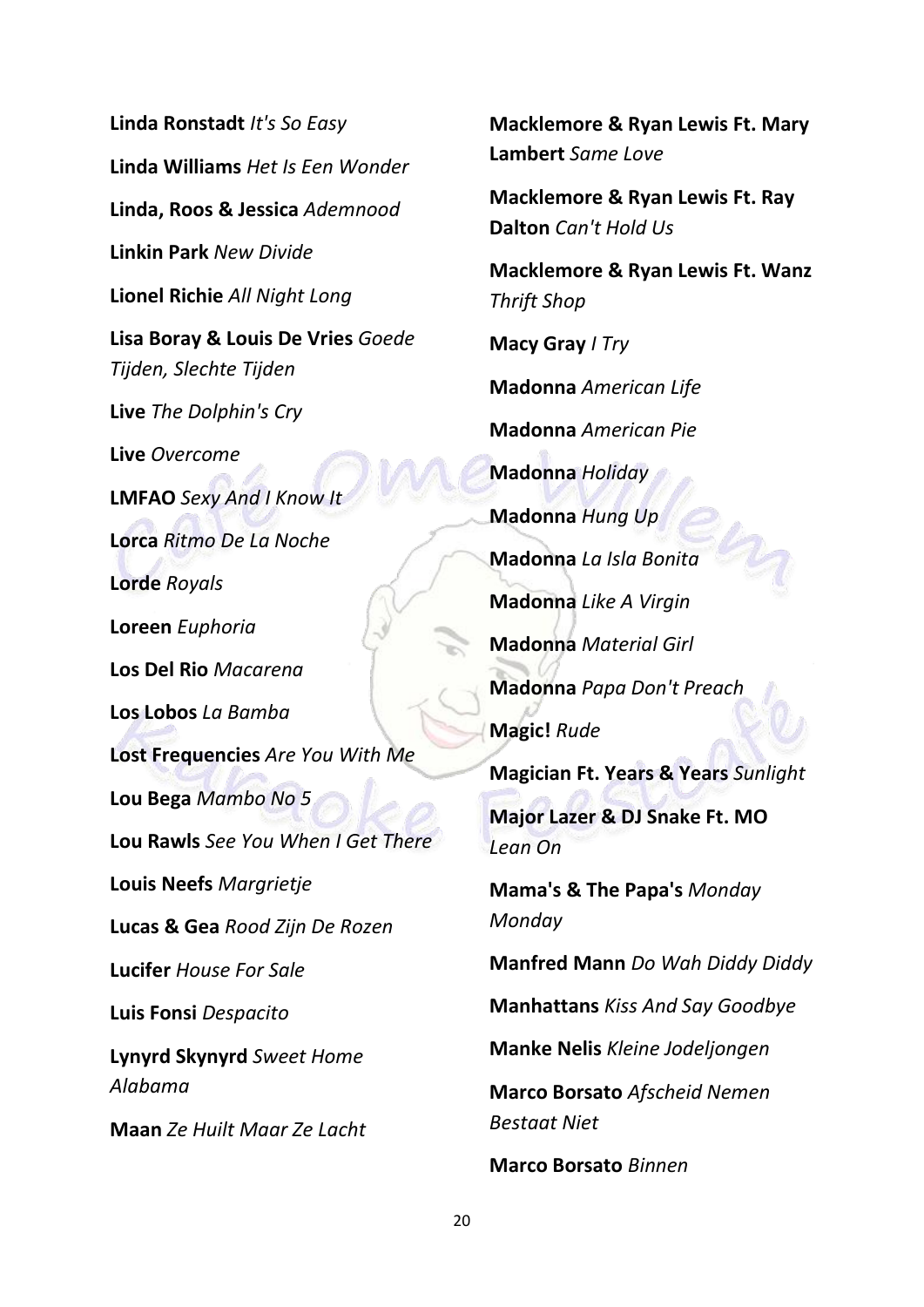**Marco Borsato** *Dochters* **Marco Borsato** *Dromen Zijn Bedrog* **Marco Borsato** *Ik Leef Niet Meer Voor Jou* **Marco Borsato** *Je Hoeft Niet Naar Huis Vannacht* **Marco Borsato** *Margeritha* **Marco Borsato** *Rood* **Marco Borsato** *Vrij Zijn* **Marco Borsato** *Waarom Nou Jij* **Marco Borsato** *Wit Licht* **Marco Borsato & Ali B** *Wat Zou Je Doen?* **Marco Borsato, Rolf Sanchez & John Ewbank** *Hef Je Glas* **Marco Borsato, Armin Van Buuren, Davina Michelle** *Hoe Het Danst* **Marco Borsato & Guus Meeuwis**  *Schouder Aan Schouder* **Marco Kanters** *My Little Lady* **Mariah Carey** *All I Want For Christmas Is You* **Mariah Carey** *Santa Claus Is Coming To Town* **Mariah Carey** *Without You* **Mariah Carey & Whitney Houston**  *When You Believe* **Marianne Rosenberg** *Ich Bin Wie Du* **Marianne Weber** *De Italiaan* **Marianne Weber** *Een Meisje Huilt*

**Marianne Weber** *Hartje Van Goud* **Mark Ronson Ft. Bruno Mars** *Uptown Funk* **Mark Ronson Ft. Miley Cyrus** *Nothing Breaks Like A Heart* **Maroon 5** *Animals* **Maroon 5** *Maps* **Maroon 5** *Memories* **Maroon 5** *Misery* **Maroon 5** *One More Night* **Maroon 5** *She Will Be Loved* **Maroon 5** *Sugar* **Maroon 5** *This Love* **Maroon 5 Ft. Cardi B.** *Girls Like You* **Marshmello Ft. Bastille** *Happier* **Mart Hoogkamer** *Ik Ga Zwemmen* **Martha Reeves & The Vandellas**  *Dancing In The Street* **Marvin Gaye** *I Heard It Through The Grapevine* **Mary J. Blige** *No More Drama* **Mary Wells** *My Guy* **Matt Simons** *We Can Do Better*

**Matt Simons** *With You*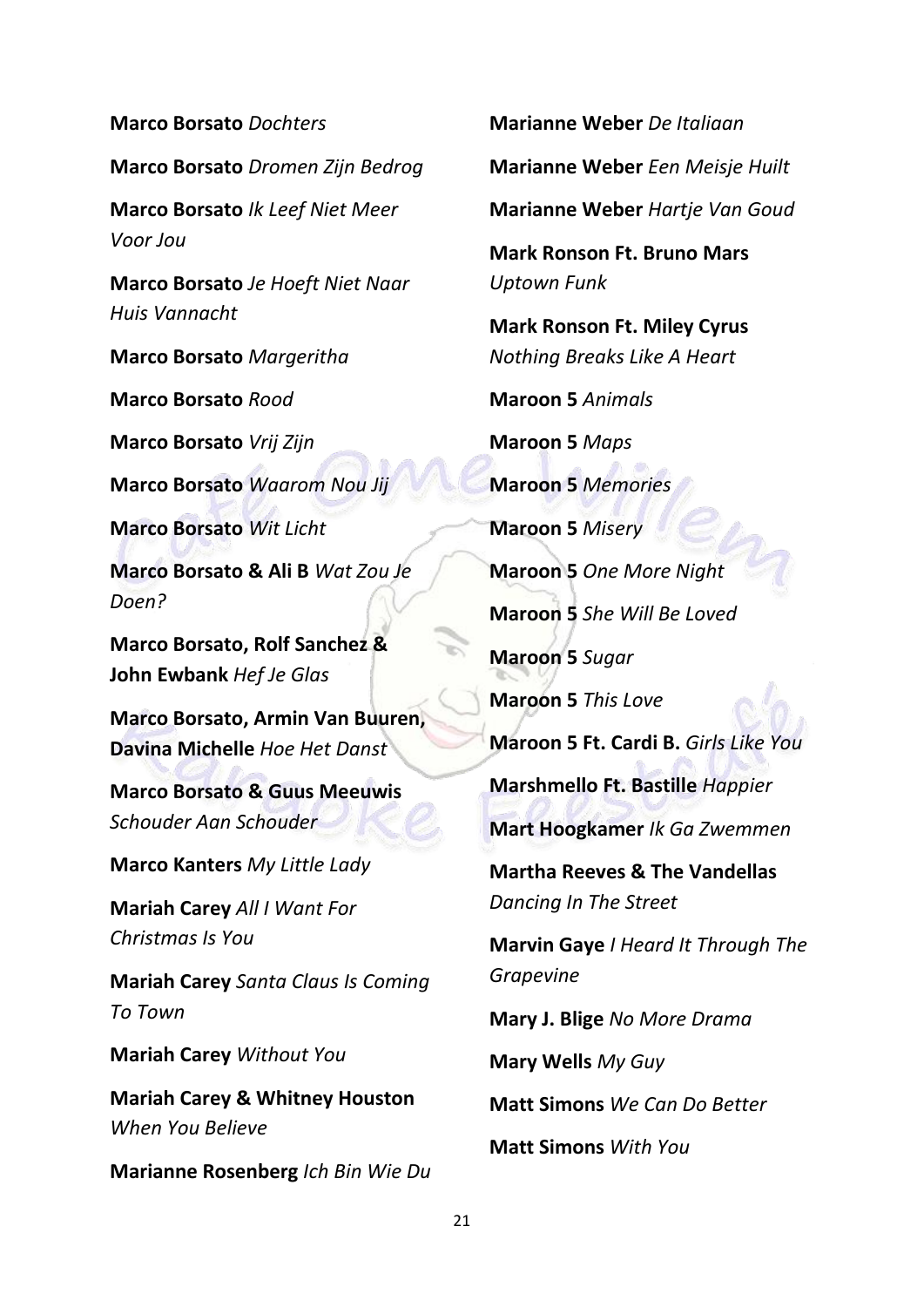**Mavericks** *Dance The Night Away* **Meatloaf** *I'd Do Anything For Love* **Meatloaf** *Paradise By The Dashboard Light* **Medusa, Becky Hill & Goodboys** *Lose Control* **Meghan Trainor** *All About That Bass* **Meghan Trainor** *Dear Future Husband* **Meghan Trainor** *Lips Are Movin* **Melrose** *Guus Kom Naar Huus Metallica Nothing Else Matters* **Michael Buble** *It's Beginning To Look Like Christmas* **Michael Jackson** *Another Part Of Me* **Michael Jackson** *Bad* **Michael Jackson** *Beat It* **Michael Jackson** *Ben* **Michael Jackson** *Billie Jean* **Michael Jackson** *Black Or White* **Michael Jackson** *Dirty Diana* **Michael Jackson** *Don't Stop Till You Get Enough* **Michael Jackson** *I Just Can't Stop Loving You* **Michael Jackson** *Man In The Mirror*

*Time* **Michael Jackson** *The Girl Is Mine* **Michael Jackson** *Thriller* **Michael Jackson** *You Rock My World* **Michael Jackson & Justin Timberlake** *Love Never Felt So Good* **Mika** *Grace Kelly* **Miley Cyrus** *Fly On The Wall* **Miley Cyrus** *Wrecking Ball* **Miss Montreal** *Het Liefst Met jou* **Miss Montreal** *Door De Wind* **Miss Montreal** *Just Like A Flirt* **Miss Montreal & Paskal Jakobsen** *Ik Zoek Alleen Mezelf* **Monique Smit** *Feest Voor Twee* **Monique Smit** *Kom Maar Op* **Monique Smit** *Wild* **Monkees** *Daydream Believer* **Monkees** *I'm A Believer* **Monthy Python** *Always Look On The Bright Side Of Life* **Mouth & MacNeal** *How Do You Do* **Mr. Probz** *Waves* **Mud** *Lonely Christmas* **Mungo Jerry** *In The Summertime*

**Michael Jackson** *Remember The*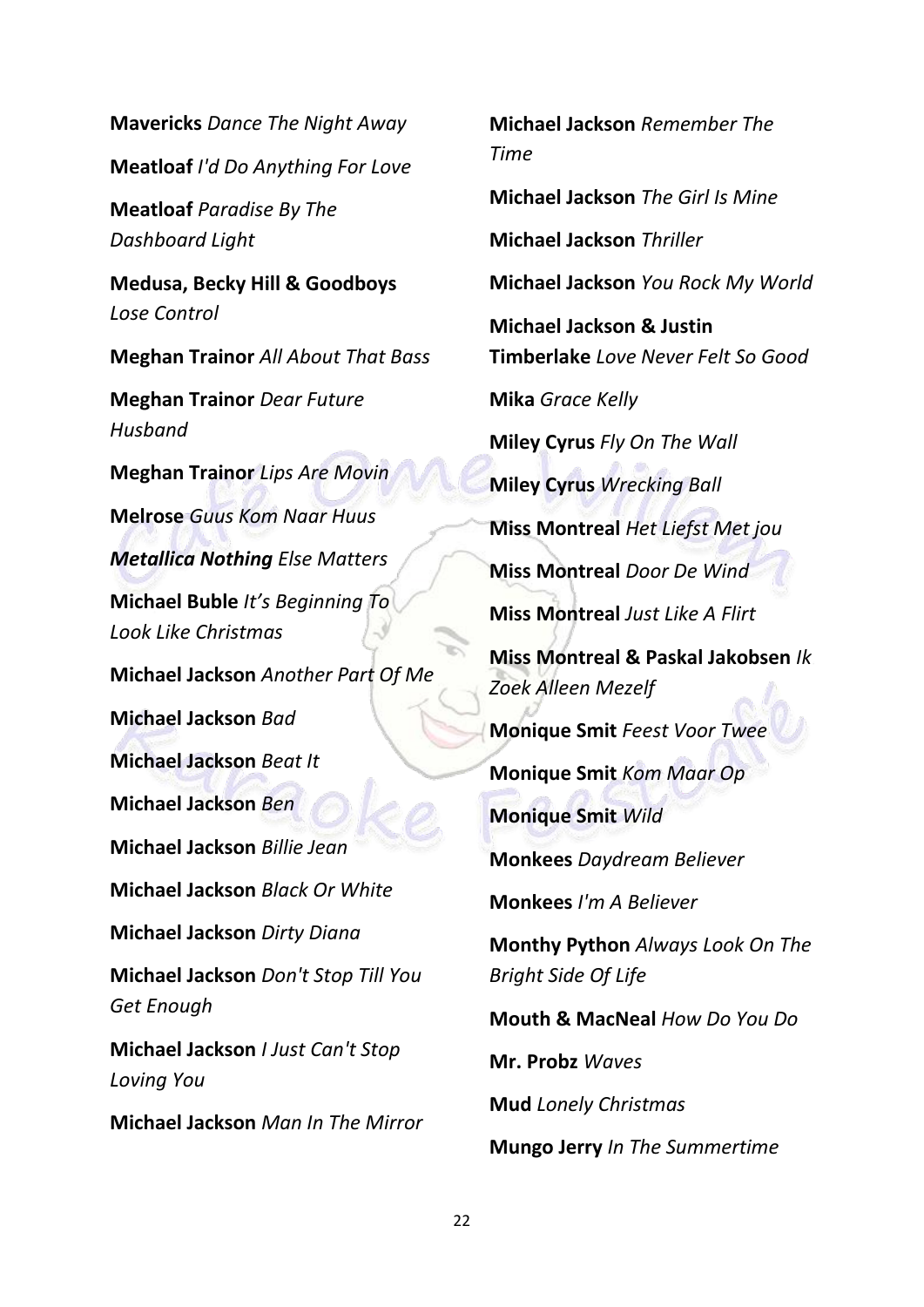**Nancy Sinatra** *These Boots Are Made For Walking* **Natalie Imbruglia** *The Day* **Natalie Imbruglia** *Torn* **Natascha Bedingfield** *Unwritten* **Neil Diamond** *I Am... I Said* **Neil Diamond** *Sweet Caroline* **Neil Diamond & Barbra Streisand**  *You Don't Bring Me Flowers* **Nelly Ft. Kelly Rowland** *Dilemma* **Nelly Furtado** *I'm Like A Bird* **Nena** *99 Luftballons* **Nena & Kim Wilde** *Anyplace, Anywhere, Anytime* **Niall Horan** *Put A Little Love On Me* **Nick & Simon** *Kijk Omhoog* **Nick & Simon** *Lippen Op De Mijne* **Nick & Simon** *Pak Maar M'n Hand* **Nick & Simon** *Rosanne* **Nick & Simon** *Steeds Weer* **Nick & Simon** *Vallende Sterren* **Nickelback** *How You Remind Me* **Nicki Minaj** *Starships* **Nico & Vinz** *Am I Wrong* **Niels Geusebroek** *Take Your Time Girl*

**Nielson** *Beauty & De Brains* **Nielson** *Ik Heb Een Meisje Thuis* **Nielson** *Kop In Het Zand* **Nielson** *Sexy Als Ik Dans* **Nielson** *IJskoud* **Nielson & Miss Montreal** *Hoe* **No Doubt** *Don't Speak* **Norah Jones** *Come Away With Me* **Normaal** *Oerend Hard* **O'g3ne** *Lights And Shadows* **Oh Sixteen Oh Seven** *Het Leven Is Goed In M'n Brabantse..* **O'jays** *Love Train* **Olivia Newton-John** *Hopelessly Devoted To You* **Olivia Newton-John** *Physical* **Omi** *Cheerleader* **One Direction** *Best Song Ever* **One Direction** *Drag Me Down* **One Direction** *Kiss You* **One Direction** *Live While We're Young* **One Direction** *One Way Or Another (Teenge Kicks)* **One Direction** *Steal My Girl* **One Direction** *You & I*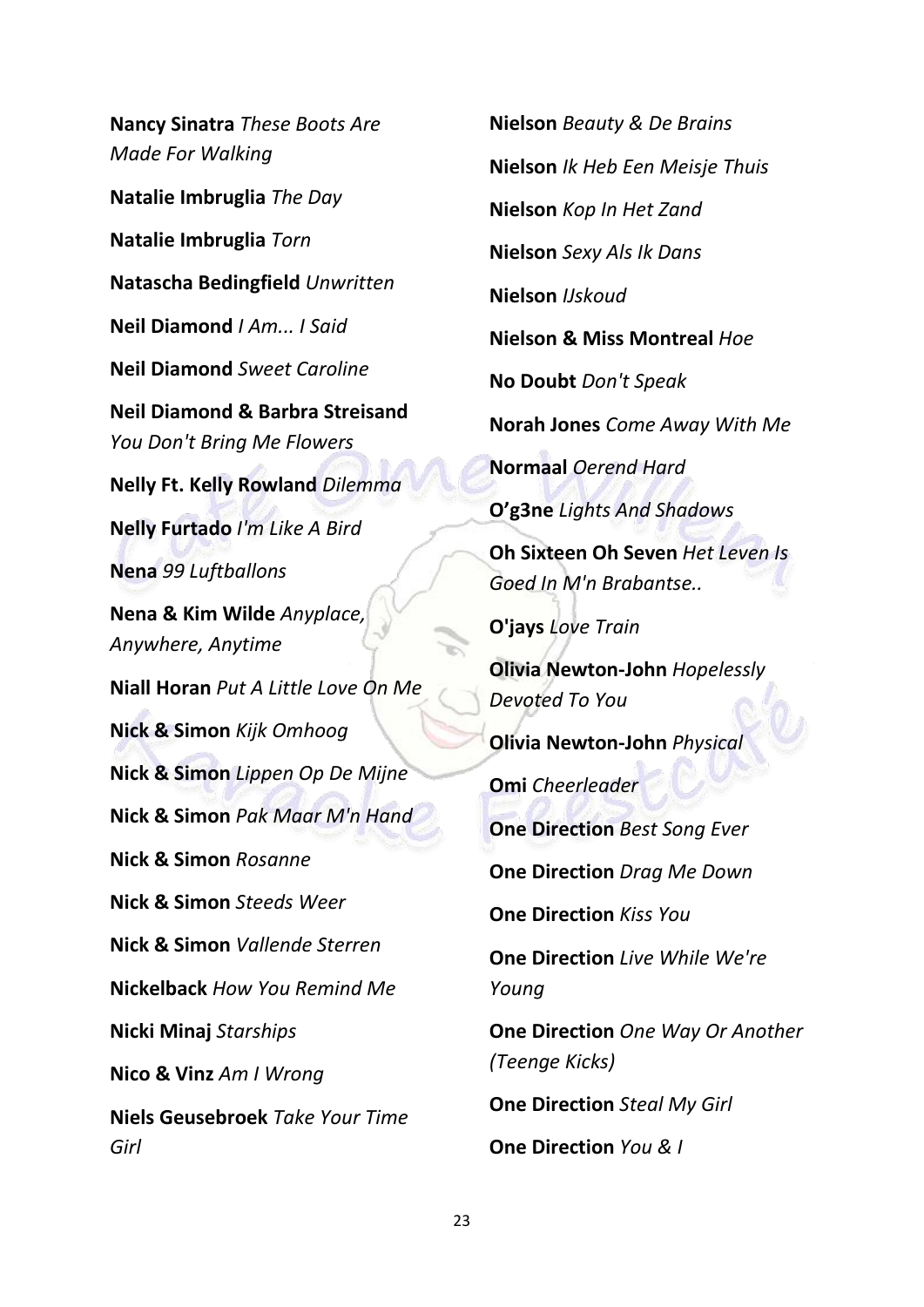**One Direction** *Story Of My Life*

**Oranje Legioen** *Allemaal Achter Oranje*

**Oranje Legioen** *We Are The Champions*

**Oranje Legioen** *Wij Houden Van Oranje*

**Oranje Legioen** *You'll Never Walk Alone*

**Otis Redding** *Sitting On The Dock Of The Bay*

**Ottawan** *Hands Up*

**Outkast** *Hey Ya!*

**Outkast** *Miss Jackson*

**Outkast** *Roses*

**Owl City & Carly Rae Jepsen** *Good Times*

**Panic! On The Disco** *High Hopes*

**Passenger** *Let Her Go*

**Patora** *Lola*

**Paul De Leeuw** *Droomland*

**Paul De Leeuw** *Ik Wil Niet Dat Je Liegt*

**Paul De Leeuw** *Vlieg Met Me Mee*

**Paul De Leeuw & Ruth Jacott** *Blijf Bij Mij*

**Paul De Leeuw & Simone Kleinsma** *Zonder Jou*

**Paul McCartney** *Wonderfull Christmas Time*

**Paul McCartney & Stevie Wonder**  *Ebony & Ivory*

**Percy Sledge** *When A Man Loves A Woman*

**Perry Como** *And I Love You So*

**Pet Shop Boys** *It's A Sin*

**Pet Shop Boys** *West End Girls*

**Pet Shop Boys Ft. Dusty Springfield** *What Have I Done To Deserve This?*

**Peter Beense** *Laat Ze Maar Lullen*

**Peter Koelewijn** *Kom Van Dat Dak Af*

**Peter Maffay** *DU* **Petula Clark** *This Is My Song* **Pharrell** *Freedom* **Pharrell** *Happy* **Phil Collins** *A Groovy Kind Of Love* **Phil Collins** *Against All Odds* **Phil Collins** *Another Day In Paradise* **Phil Collins** *You Can't Hurry Love* **Pierre Van Dam** *Dat Bruine Cafe* **Piet Veerman** *Sailin' Home* **Pink** *Get The Party Started* **Pink** *Please Don't Leave Me*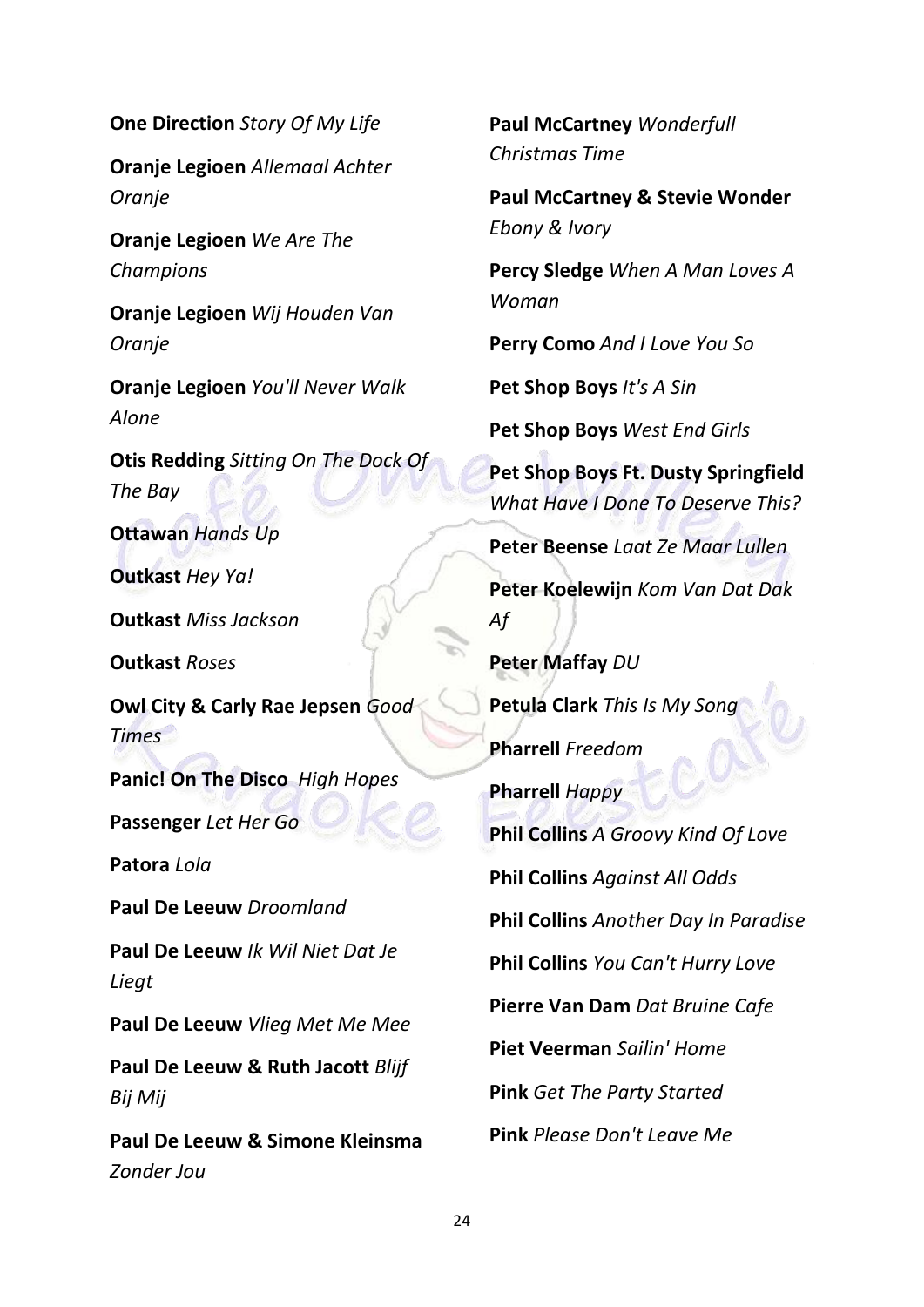**Pink** *What about us* **Pink** *Just Like Fire* **Pink** *Just Like Pill* **Pink** *Raise You're Glass* **Pink** *Sober* **Pink & Willow Sage Hart** *Cover Me In Sunshine* **Pink Ft. Nate Ruess (Fun)** *Just Give Me A Reason* **Pink Floyd** *Another Brick In The Wall* **Pitbull** *I Know You Want Me (Calle Ocho)* **Pitbull Ft. Chris Brown** *Fun* **Pitbull Ft. Jennifer Lopez & Claudia Leitte** *We Are One (Ole Ola) (World Cup 2014)* **Pitbull Ft. John Ryan** *Fireball* **Pitbull Ft. Kesha** *Timber* **Pixie Lott** *Mama Do* **Poema´s** *Zij Maakt Het Verschil* **Pointer Sisters** *Fire* **Pointer Sisters** *I'm So Excited* **Pointer Sisters** *Jump* **Police** *De Do Do Do, De Da Da Da* **Police** *Every Breath You Take* **Police** *Message In A Bottle* **Portugal, The Man** *Feel It Still*

**Post Malone** *Circles* **Prince** *Kiss* **Prince** *Purple Rain* **Proclaimers** *I'm Gonna Be* **PSY** *Gangnam Style* **Pussycat** *Mississippi* **Queen** *Another One Bites The Dust* **Queen** *Bohemian Rhapsody* **Queen** *Crazy Little Thing Called Love* **Queen** *Don't Stop Me Now* **Queen** *I Want To Break Free* **Queen** *Who Wants To Live For Ever* **Queen** *Love Of My Life* **Queen** *Radio Ga Ga* **Queen** *Under Pressure* **Queen** *We Will Rock You* **Quincy** *Verlangen* **R.E.M.** *Losing My Religion* **Rachel Platten** *Fight Song* **Racoon** *Love You More* **Racoon** *Oceaan* **Ramses Shaffy** *Laat Me* **Ramses Shaffy** *Sammy* **Ramses Shaffy** *Pastorale*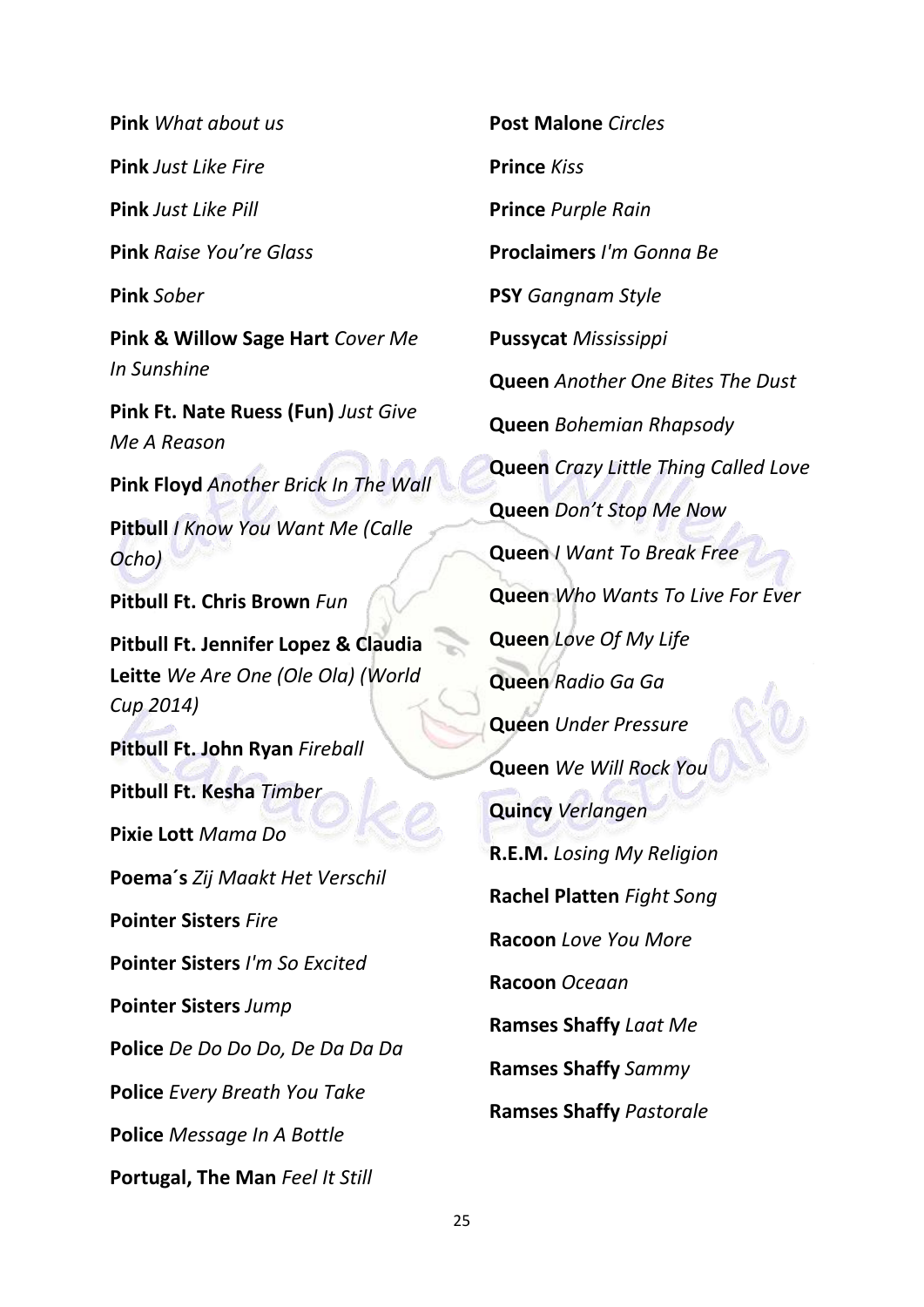**Ramses Shaffy** *Zing-Vecht-Huil-Bid-Lach-Werk En Bewonder*

**Ramses Shaffy & Liesbeth List** *Pastorale*

**Rasmus** *In The Shadows*

**Real Thing** *You To Me Are* 

*Everything*

**Red Hot Chili Peppers**  *Californication*

**Red Hot Chili Peppers** *Under The Brigde*

**Rein Mercha** *Hou Van Mij*

**Rein Mercha** *Jouw Ogen*

**Rembrandts** *I'll Be There For You (Theme Friends)*

**Rene Froger** *Alles Kan Een Mens Gelukkig Maken*

**Rene Froger** *Are You Ready For Loving Me*

**Rene Froger** *Calling Out Your Name* **Rene Froger** *Daar Sta Je Dan* **Rene Froger** *Doe Maar Gewoon* **Rene Froger** *Just Say Hello* **Rene Froger** *Nobody Else* **Rene Froger** *This Is The Moment Rene Karst Atje Voor De Sfeer* **Rene Klijn** *Mr. Blue*

**Rene Le Blanc** *Don't Worry Be Happy*

**Rene Riva** *C'est La Vie*

**Rene Schuurmans** *Als Ik Haar Zie*

**Rene Schuurmans** *Blij Dat Ik Leef*

**Rene Schuurmans** *Dans Vanavond Met Mij*

**Rene Schuurmans** *De Avond Van Mijn Leven*

**Rene Schuurmans** *Ik Ben Nou Eenmaal Zo*

**Rene Schuurmans** *Laat De Zon In Je Hart*

**Rene Schuurmans** *Samen*

**Renee De Haan** *Keetje Tippel*

**Renee De Haan** *Vuile Huichelaar*

**Ria Valk** *Hou Je Echt Nog Van Mij, Rockin' Billy*

**Ria Valk** *Leo*

**Rick Astley** *Never Gonna Give You Up*

**Ricky Martin** *Livin' La Vida Loca*

**Ricky Martin** *She Bangs*

**Right Said Fred** *I'm Too Sexy*

**Rihanna** *Diamonds*

**Rihanna** *Don't Stop The Music*

**Rihanna** *Man Down*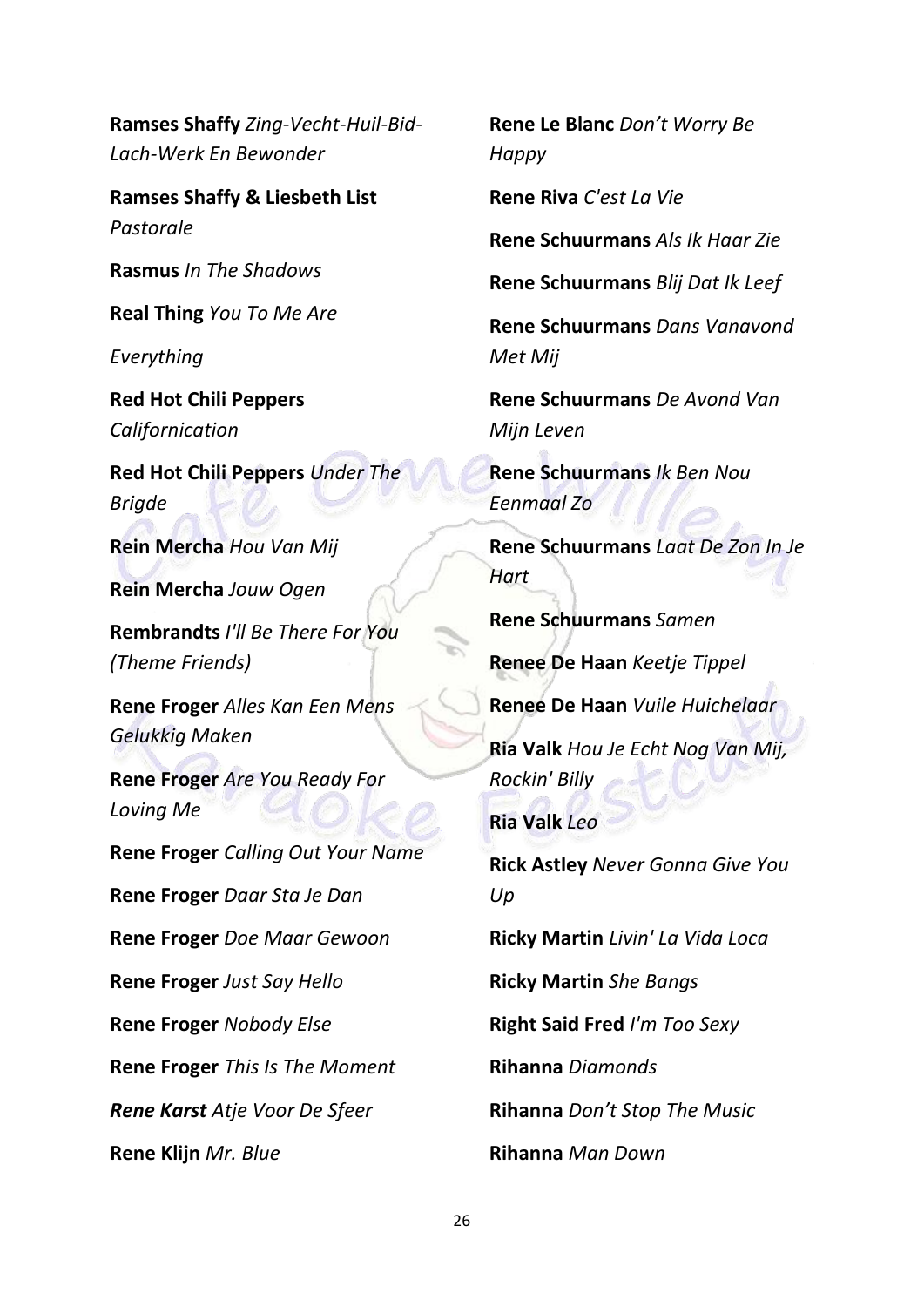**Rihanna** *Only Girl (In The World)* **Rihanna** *Rude Boy* **Rihanna** *Unfaithfull* **Rihanna & Kanye West Ft. Paul McCartney** *FourFiveSeconds* **Rihanna Ft. Calvin Harris** *We Found Love* **Rihanna Ft. Drake** *Work* **Rihanna Ft. Mikky Ekko** *Stay* **Rika Jansen** *M'n Wiegie Was Een Stijfselkissie* **Rita Hovink** *Laat Me Alleen* **Ritchie Valens** *La Bamba* **Rob De Nijs** *Banger Hart* **Rob De Nijs** *Het Werd Zomer* **Rob De Nijs** *Hou Me Vast* **Rob De Nijs** *Malle Babbe* **Rob De Nijs** *Zet Een Kaars Voor Je Raam* **Rob De Nijs** *Zuster Ursula* **Rob Ronalds** *Haar Rode Lampje* **Rob Ronalds** *Mariandel* **Rob Van Daal** *He Trut* **Robbie Williams** *Angels* **Robbie Williams** *Candy* **Robbie Williams** *Eternity*

**Robbie Williams** *Feel* **Robbie Williams** *Let Me Entertain You* **Robbie Williams** *Millennium* **Robbie Williams** *No Regrets* **Robbie Williams** *Rock DJ* **Robbie Williams** *Supreme* **Robbie Williams** *Trippin* **Robbie Williams & Gary Barlow**  *Shame* **Robert Palmer** *Addicted To Love* **Robert Ramirez** *Sick Of Love* **Robin Beck** *First Time* **Robin S** *Show Me Love* **Robin Thicke** *When I Get You Alone* **Robin Thicke Ft. T.I. & Pharrell**  *Blurred Lines* **Rod Stewart** *Do Ya Think I'm Sexy* **Rod Stewart** *Have I Told You Lately* **Rod Stewart** *Maggie May* **Rolf Sanchez** *Mas Mas Mas* **Rolling Stones** *Angie* **Rolling Stones** *Brown Sugar* **Rolling Stones** *I Can't Get No Satisfaction* **Rolling Stones** *Not Fade Away*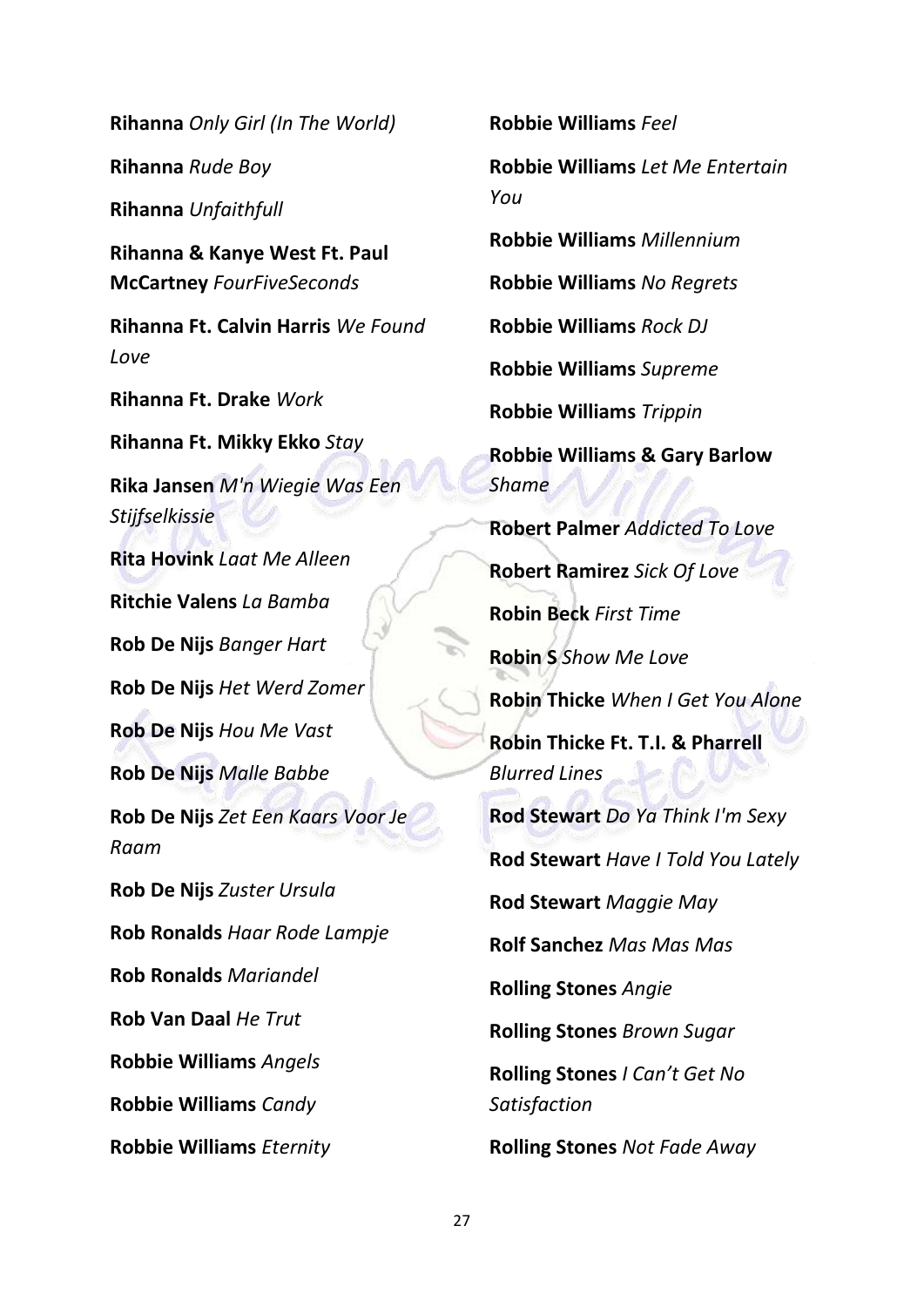**Ron Brandsteder** *Engelen Bestaan Niet* **Ronan Keating** *If Tomorrow Never Comes.* **Ronnie Flex & Blof** *Omarm Me* **Rose Royce** *Car Wash* **Rowwen Heze** *Kwestie Van Geduld* **Roxette** *Fading Like A Flower* **Roxette** *It Must Have Been Love* **Roxette** *Listen To Your Heart* **Roxette** *The Look* **Roy Orbison** *Oh, Pretty Woman* **Ruth Jacott** *Hou Me Vast* **Ruth Jacott** *Leun Op Mij* **Ruth Jacott** *Vrede* **Ruth Jacott** *Vrij Met Mij* **S Club 7** *Bring It All Back* **S Club 7** *Don't Stop Moving* **S Club 7** *S Club Party* **Ryan Paris** *Dolce Vita* **Sam Hunt** *Take You're Time* **Sam Smith** *Stay With Me* **Sam Smith** *Too Good At Goodbyes* **Samantha Fox** *I Only Wanna Be With You* **Sandra Kim** *J'aime La Vie*

**Santana Ft. Rob Thomas** *Smooth* **Scene** *Blauw* **Scene** *Iedereen Is Van De Wereld* **Scorpions** *Wind Of Change* **Sean Paul** *Get Busy* **Sean Paul Ft. Dua Lipa** *No Lie* **Selena Gomez** *Back To You* **Selena Gomez** *Rare* **Shaggy** *Boombastic* **Shaggy** *Hey Sexy Lady* **Shaggy Ft. RikRok** *It Wasn't Me* **Shakira** *Hips Don't Lie* **Shakira** *Underneath Your Clothes* **Shakira** *Whenever, whenever* **Shania Twain** *Man! I Feel Like A Woman* **Shania Twain** *That Don't Impress Much* **Shawn Mendes** *Stitches*

**Shawn Mendes** *There's Nothing Holdin' Me Back*

**Shawn Mendes** *Treat You Better*

**Shawn Mendes & Camila Cabello**

*Senorita*

**Shawn Mendes & Justin Bieber** *Monster*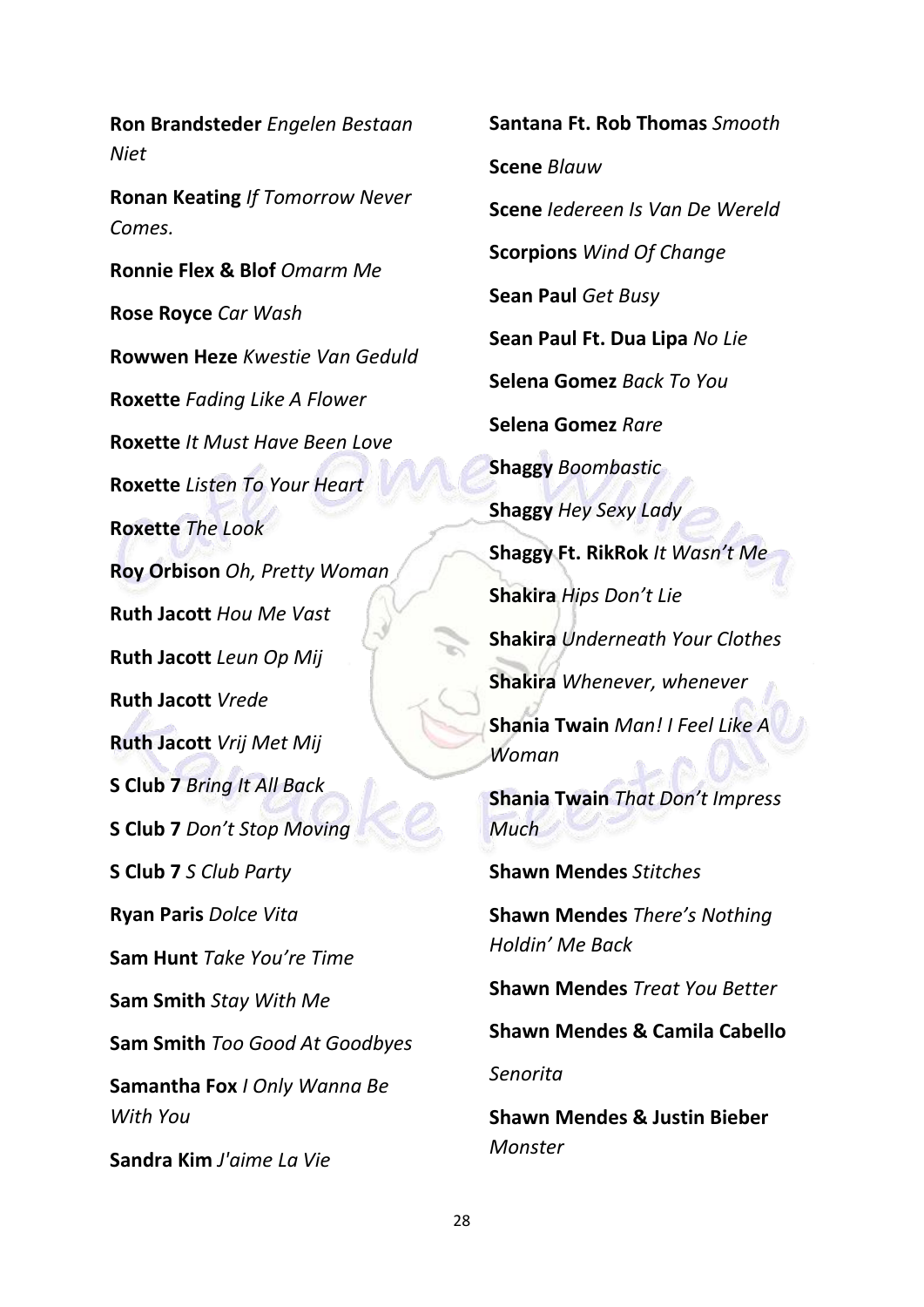**Sheppard** *Geronimo* **Sheryl Crow** *All I Wanna Do* **Sheryl Crow** *The First Cut Is The Deepest* **Shirley Bassey** *Big Spender* **Shocking Blue** *Venus* **Shorts** *Comment Ça Va* **Sia** *Chandelier* **Sia Ft. Sean Paul** *Cheap Thrills* **Simon & Garfunkel** *The Sound Of Silence* **Simply Red** *Holding Back The Years* **Simply Red** *If You Don't Know Me By Now* **Sinead O'Connor** *Nothing Compares 2 U* **Sister Sledge** *Frankie* **Sister Sledge** *We Are Family* **Sister Sledge** *He's The Greatest Dancer* **Sjakie Schramm** *Glaasje Op Laat Je Rijden* **Sjonnies** *Dans Je De Hele Nacht Met Mij* **Slade** *Merry Xmas Everybody* **Snelle** *Smoorverliefd* **Snelle en Maan** *Blijven Slapen*

**Snelle & Ronnie Flex** *In De Schuur* **Soraya** *Dreamer* **Sound of Music** *Do Re Mi* **Spandau Ballet** *Gold* **Spandau Ballet** *Through The Barricades* **Spargo** *You And Me* **Spice Girls** *2 Become 1* **Spice Girls** *Say You'll Be There* **Spice Girls** *Wannabe* **Spice Girls** *Stop* **Spice Girls** *Spice Up Your Life* **Stan Van Samang** *Een Ster* **Status Quo** *Down Down* **Status Quo** *Rockin' All Over The World* **Stef Bos** *Papa* **Stef Ekkel** *De Woonboot* **Stef Ekkel** *Een Koffer Vol Met Dromen* **Stef Ekkel** *Op Een Terrasje* **Stef Ekkel** *Waarheen, Waarvoor* **Steppenwolf** *Born To Be Wild* **Steps** *Tragedy* **Sting** *English Man In New Tork* **Stretch** *Why Did You Do It*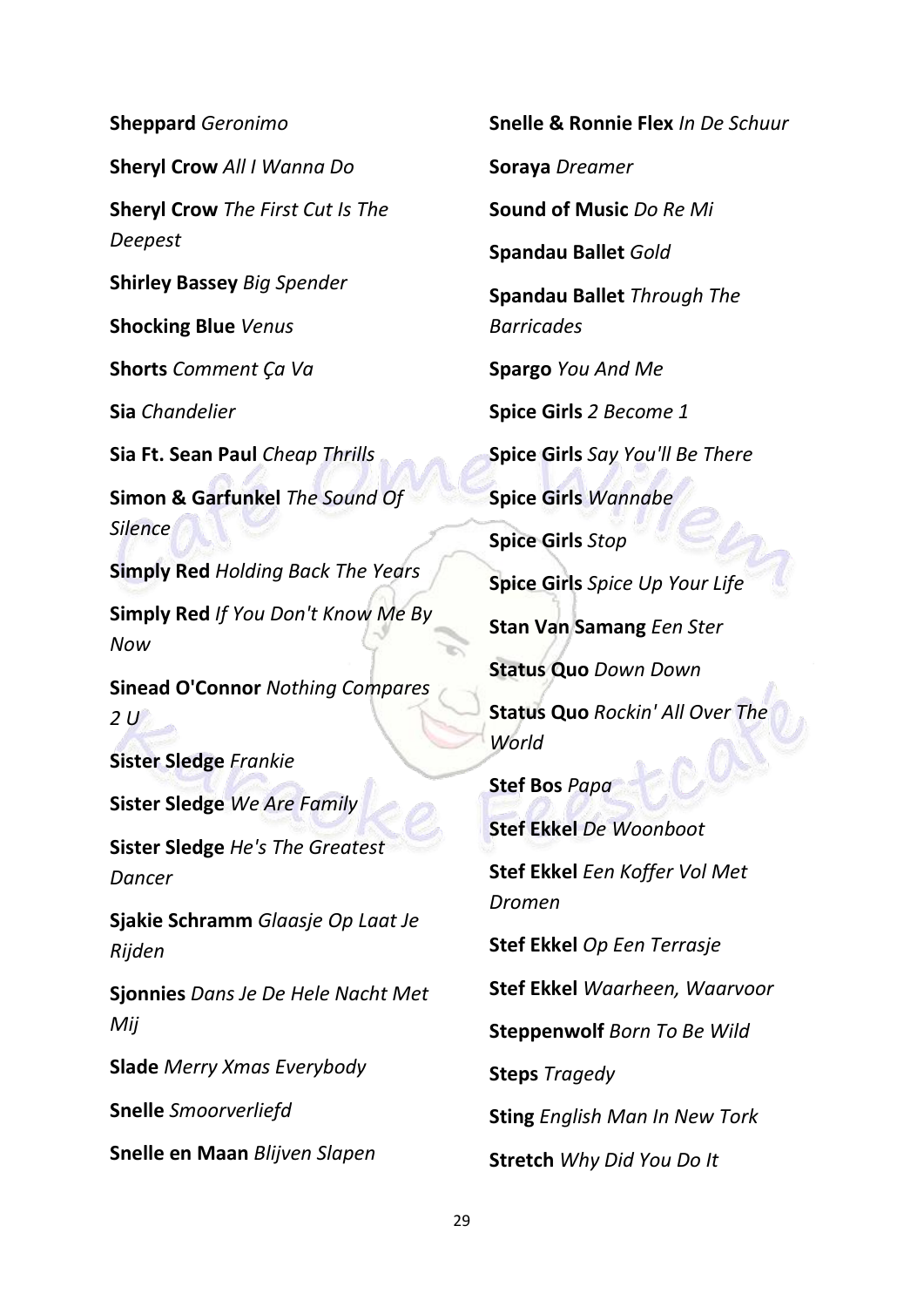**Sugababes** *Push The Button* **Sugababes** *Round Round* **Sugababes** *Freak Like Me* **Sugar Lee Hooper** *De Wandelclub* **Survivor** *Eye Of The Tiger* **Suzan en Freek** *Als het avond is* **Suzan en Freek** *Blauwe Dag* **Suzan en Freek** *Deze Is Voor Jouw* **Suzan en Freek** *Weg Van Jou* **Suzan en Freek Ft. Snelle** *De Overkant* **Swedish House Mafia Ft. John Martin** *Don't You Worry Child* **T.A.T.U** *All The Things She Said* **T.Rex** *Get It On* **Taio Cruz** *Break Your Heart* **Take That** *Back For Good* **Take That** *Could It Be Magic* **Tammy Wynette** *Stand By Your Man* **Tante Leen** *Oh Johnny* **Taylor Swift** *Shake It Off* **Taylor Swift** *We Are Never Ever Getting Back Together* **Taylor Swift Ft. Kendrick Lamar** *Bad Blood*

**Tears For Fears** *Everbody Wants To Rule The World*

**Tears For Fears** *Shout*

**Temptations** *My Girl*

**Temptations** *Papa Was A Rollin' Stone*

**Ten Sharp** *You*

**Texas** *Say What You Want*

**Thelma Houston** *Don't Leave Me This Way*

**Thin Lizzy** *The Boys Are Back In Town*

**Thomas Acda, Paul de Munnik & Maan Ft. Typhoon** *Als Ik Je Weer Zie*

**Thomas Berge** *Ik Vertrouw Je Niet Meer*

**Tiesto** *Red Lights*

**Tiesto Ft. Matthew Koma** *Wasted*

**Tight Fit** *The Lion Sleeps Tonight*

**Timbaland Ft. Katy Perry** *If We Ever Meet Again*

**Timi Yuro** *Hurt*

**Tina Turner** *Better Be Good To Me*

**Tina Turner** *I Don't Wanna Lose You*

**Tina Turner** *Nutbush City Limits*

**Tina Turner** *Proud Mary*

**Tina Turner** *Private Dancer*

**Tina Turner** *River Deep, Mountain High*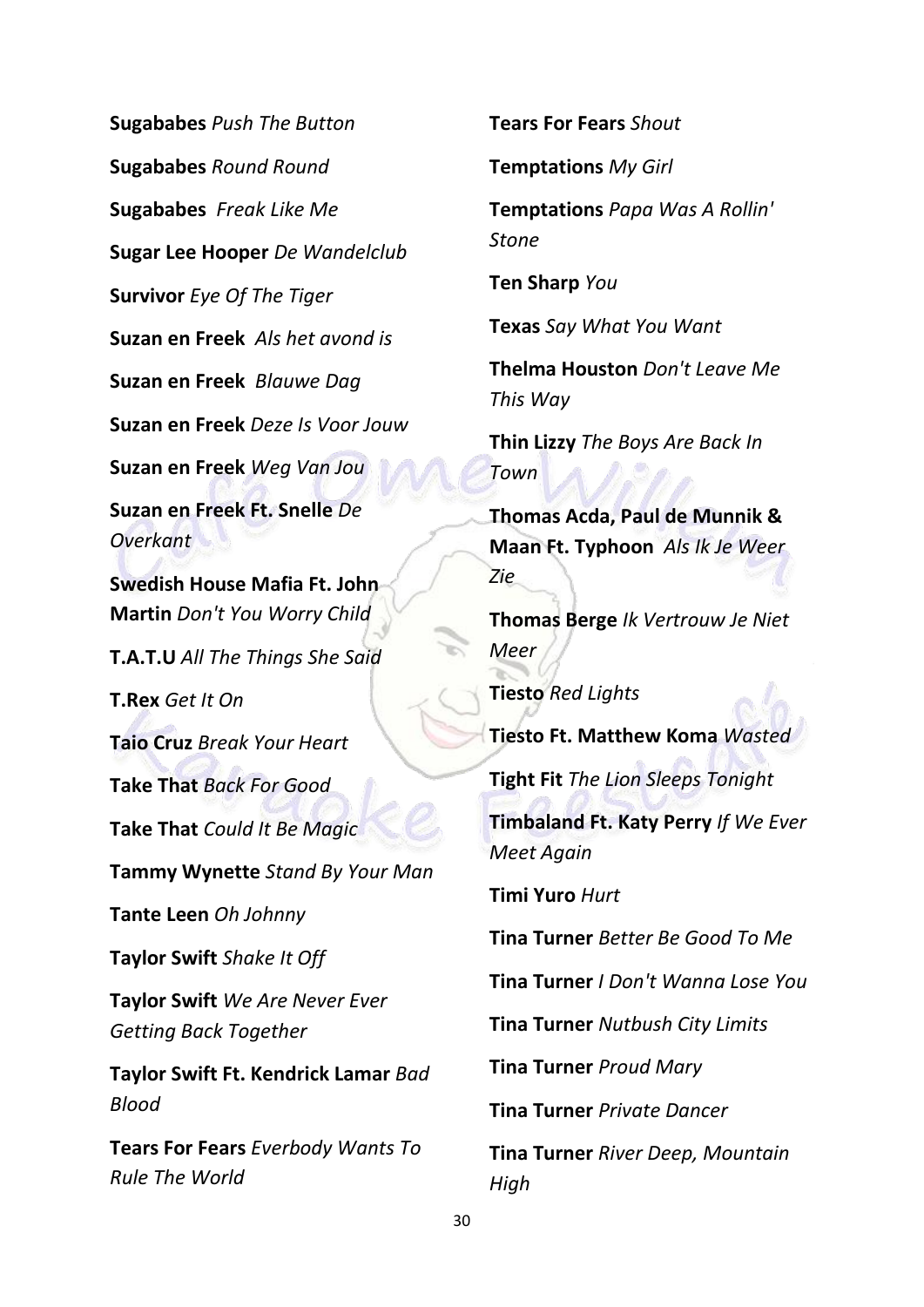**Tina Turner** *Steamy Windows*

**Tina Turner** *The Best*

**Tina Turner** *Typical Male*

**Tina Turner** *We Don't Need Another Hero*

**Tina Turner** *What's Love Got To Do With It*

**Tino Martin** *Alles*

**Tino Martin** *Het Is Goed*

**Tino Martin** *Hou Me Vast*

**Tino Martin** *Jij Liet Mij Vallen*

**Tino Martin** *Zij Weet Het*

**Tino Martin en Davina Michelle**  *Voorbij* 

**Tino Martin & Gerard Joling** *Laat Me Leven*

**Tol Hansse** *Big City*

**Tom Jones** *Delilah*

**Tom Jones** *Green Green Grass Of Home*

**Tom Jones** *Help Yourself*

**Tom Jones** *If I Only Knew*

**Tom Jones** *I'll Never Fall In Love Again*

**Tom Jones** *It's Not Unusual*

**Tom Jones** *Kiss*

**Tom Jones** *She's A Lady*

**Tom Jones** *What's New Pussycat* **Tom Jones & Mousse T** *Sex Bomb* **Toontje Lager** *Stiekem Gedanst* **Total Touch** *Somebody Else's Lover* **Toto** *Africa* **Toto** *Rosanna* **Traditional** *La Cucaracha* **Train** *Drops Of Jupiter* **Train** *Hey Soul Sister* **Trammps** *Disco Inferno* **Trio** *Da Da Da, Ich Lieb' Dich..* **Troggs** *Wild Thing* **USA For Africa** *We Are The World* **UB40** *(Can't Help) Falling In Love* **UB40** *Red Red Wine* **UB40 & Chrissie Hynde** *I Got You Babe* **Usher** *U Remind Me* **Usher Ft. Lil' Jon & Ludacris** *Yeah!* **Vader Abraham** *Het Kleine Café Aan De Haven* **Van Dik Hout** *Stil In Mij* **Vanessa Carlton** *A Thousand Miles* **Veldhuis & Kemper** *Ik Wou Dat Ik Jou Was*

**Vengaboys** *To Brazil*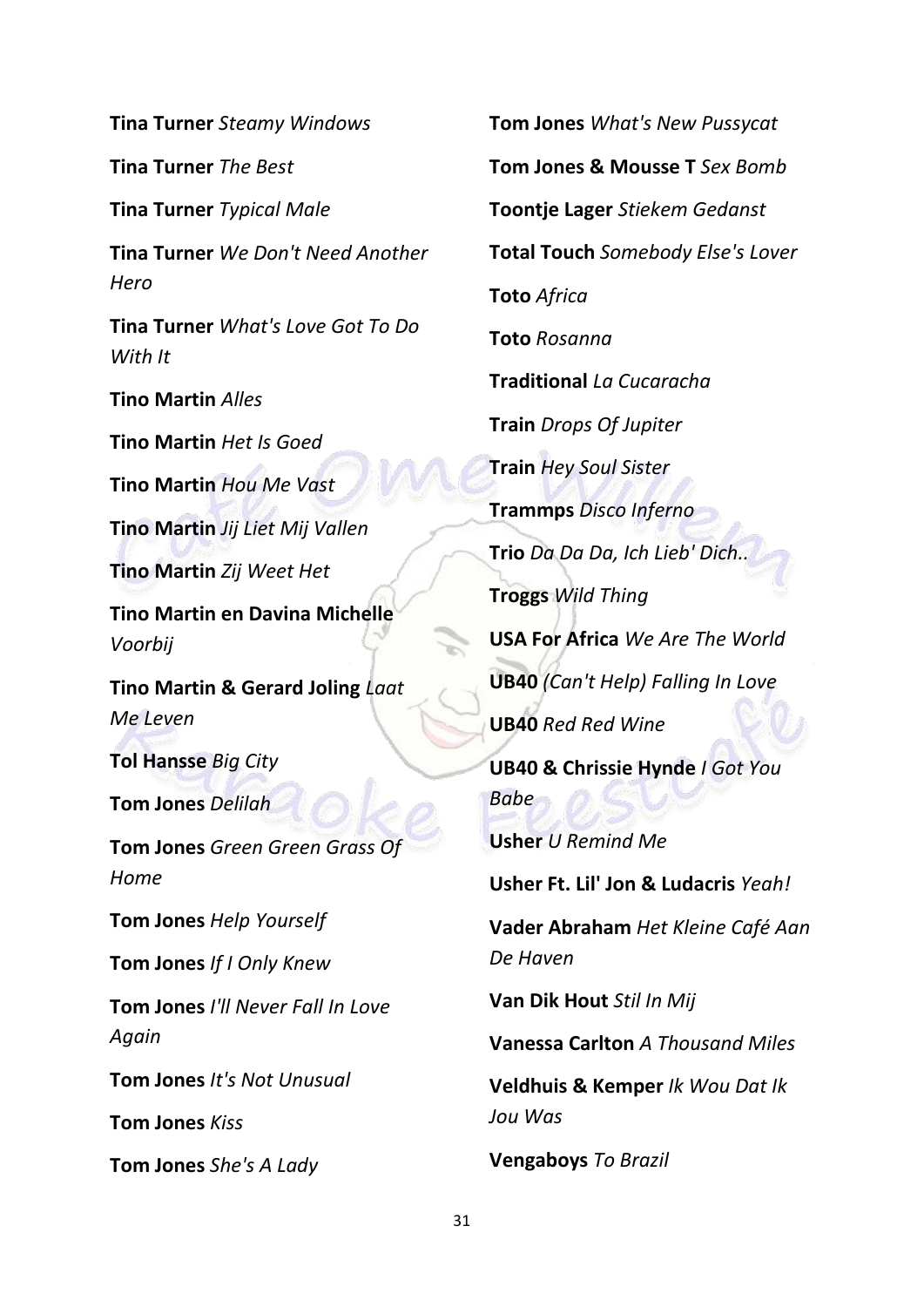**Vengaboys** *We're Going To Ibiza* **Village People** *Y.M.C.A.* **Vinzzent** *Dromendans* **VOF De Kunst** *Eén Kopje Koffie* **VOF De Kunst** *Suzanne* **Volumia!** *Afscheid* **Volumia!** *Hou Me Vast* **Wax** *Brigde To Your Heart* **Weather Girls** *It's Raining Men* **Weeknd, The Ft. Daft Punk** *I Feel It Coming* **Wesley Klein** *Een Ongelofelijke Droom* **Wesley Klein** *Samen Dansen (Everyday, Everybody)* **Wesly Bronkhorst** *Trots op jou* **Wet Wet Wet** *Love Is All Around* **Wham!** *Last Christmas* **Wham!** *Wake Me Up Before You Go Go* **Wheatus** *Teenage Dirtbag* **Whitesnake** *Here I Go Again* **Whitney Houston** *Didn't We Almost Have It All* **Witney Houston** *Greatest Love Of All* **Witney Houston** *I'm Every Woman*

**Whitney Houston** *I Wanna Dance With Somebody*

**Whitney Houston** *I Will Always Love You*

**Whitney Houston** *One Moment In Time*

**Whitney Houston** *Run To You*

**Wildstylez Ft. Niels Geusebroek**  *Year Of Summer*

**Will Smith** *Gettin' Jiggy Wit It*

**Will Tura** *Hopeloos*

**Will Young** *Light My Fire*

**Will.I.Am Ft. Britney Spears** *Scream & Shout*

**Will.I.Am Ft. Justin Bieber**  *#Thatpower*

**Willeke Alberti** *Carolientje*

**Willeke Alberti** *De Winter Was Lang*

**Willeke Alberti** *Morgen Ben Ik De Bruid*

**Willeke Alberti** *Ome Jan*

**Willeke Alberti** *Samen Zijn*

**Willeke Alberti** *Spiegelbeeld*

**Willeke Alberti** *Telkens Weer*

**Willie Nelson** *Always On My Mind*

**Willy & Willeke Alberti** *De Glimlach Van Een Kind*

**Wim Sonneveld** *Het Dorp*